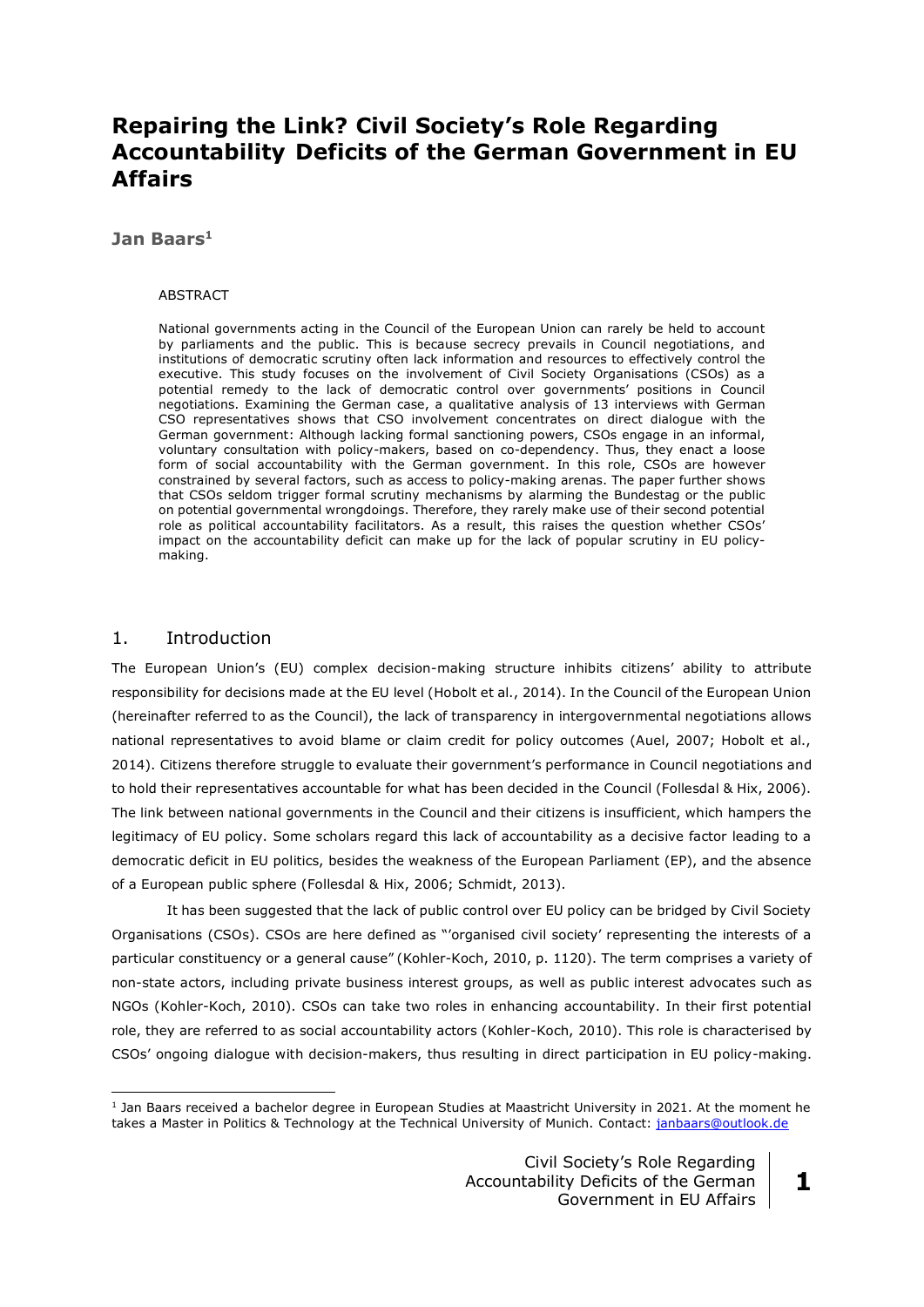(Kohler-Koch, 2010). In their second potential role, they can indirectly enhance accountability by passing on relevant information on governmental wrongdoings to national parliaments or the public, which provides these actors with the tools to hold governments to account (McCubbins & Schwartz, 1984; Meijer, 2014). In this role they are referred to as political accountability facilitators (Kohler-Koch, 2010).

Assuming that CSOs' primary goal is to influence policy-making according to their preferences (Klüver, 2013), it seems puzzling that CSOs would follow the indirect route of passing on information to national parliaments or the public, rather than directly participating in the decision-making process. To explore this puzzle, it must be considered that CSOs can only directly participate in EU politics if they have access to policy-making arenas (Bouwen, 2002). This leads to the deduction that CSOs' roles in enhancing accountability are linked with the constraints they face when aiming to influence policy. The different factors that constrain CSO involvement are referred to as political opportunity structure (Princen & Kerremans, 2008).

This paper assesses the different roles that CSOs play in enhancing accountability of national governments in Council decisions, with a focus on the case of the German federal government. This paper's research question is therefore: How do CSOs affect the accountability of the German government acting in EU affairs? Exploring this question addresses a gap in the academic literature since previous studies have mostly focussed on one of the roles through which CSOs can affect accountability, without comparing and weighing other accountability roles (Kohler-Koch, 2010). They have furthermore not yet examined how CSOs' political opportunity structure influences these roles. Answering this papers' research question may point towards institutional remedies that ensure more accountability of EU policy-making to the citizenry. An assessment of the roles CSOs play for accountability may further inform policy-makers concerned with the EU's democratic deficit on how to address the constraints the former face when aiming to participate in policy-making. This could ensure social accountability in a way that is representative for the entirety of society.

Informed by the analysis of 13 semi-structured interviews with German CSO representatives, this paper shows that CSOs mainly opt for direct participation in the formulation of the German government's position instead of aiming to influence policy indirectly by passing on information to the German parliament, the Bundestag, or the public. Their impact on accountability is thus mostly limited to social accountability. Only in few cases, CSOs act as political accountability facilitators and then generally provide information to the public over the Bundestag.

To reach this conclusion, the paper unfolds in the following manner: The literature review addresses how the role of CSOs in EU accountability has been conceptualised and assessed by previous studies, and points at the academic gap that this thesis aims to fill. It further demonstrates the gap in the literature that this paper aims to fill. Thereafter, the theoretical framework explains how the principalagent theory is combined with the resource exchange theory of lobbying to explain different CSOs' accountability roles. Following that, the methodology outlines how the relevant data is selected, gathered, and analysed. The subsequent analysis is divided into three subsections. They observe and compare CSOs' relationships with the German government, the Bundestag, and the public, and the implications that these relationships have for accountability of the German government in EU affairs.

## 2. Literature Review

2.1 Why there is an Accountability Deficit in EU Politics

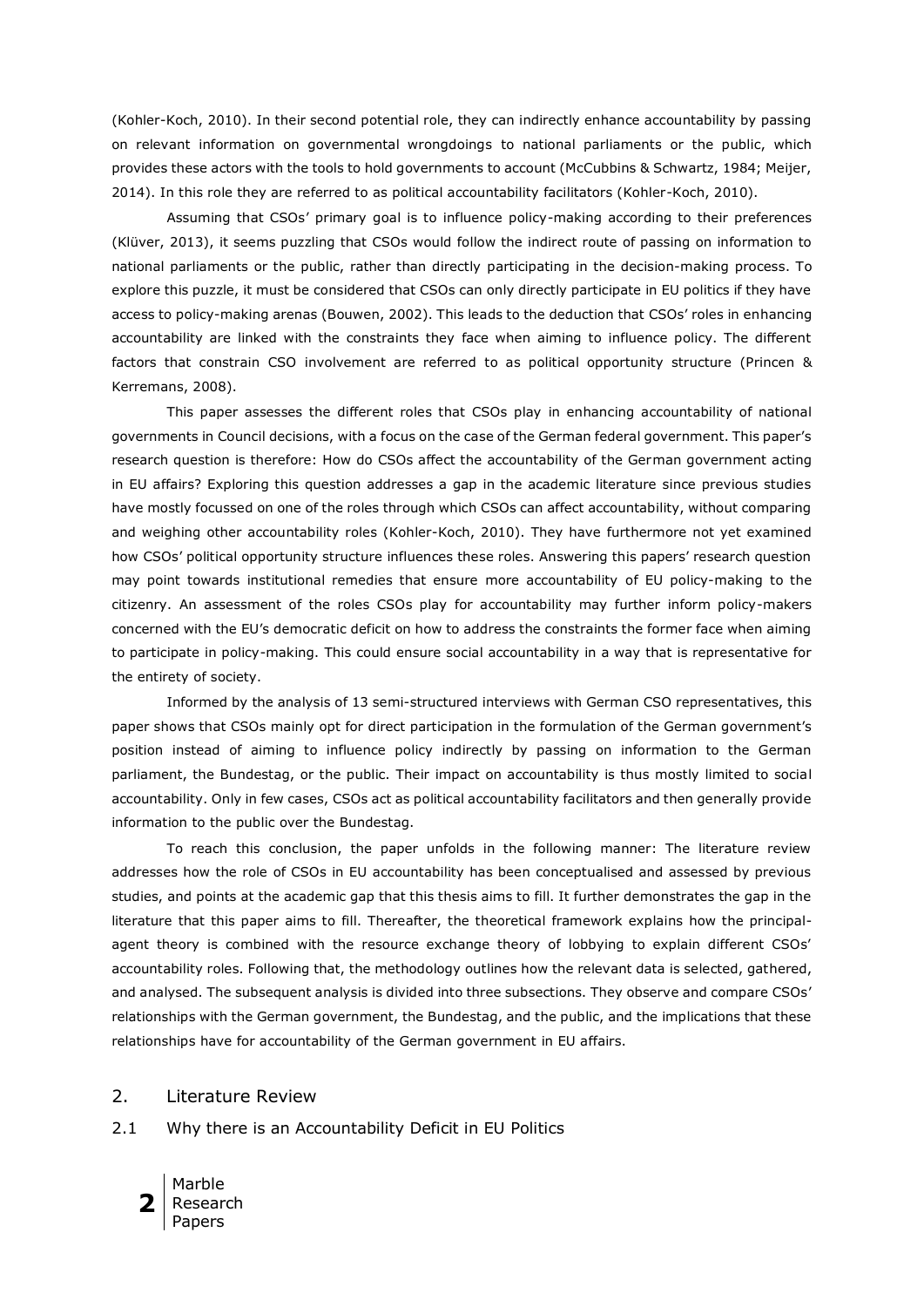Scholars generally agree that national executives in the Council are rarely held to account by national parliaments or publics (e.g. Auel, 2007; Follesdal & Hix, 2006). A main reason for this is the secrecy in intergovernmental bargaining (Curtin, 2014), which is believed to lead to more efficient policy outcomes (Leino, 2017). However, this allows Member States' governments to claim credit and diffuse blame for policy outcomes, which renders it difficult to assign responsibility and, even more so, ensure accountability (Hobolt et al., 2014). Schmidt and Wood (2019) further link the accountability deficit of national governments in the Council to the weakness of national parliaments in the scrutiny of national executives on EU policy, except for some Northern European parliaments. Several scholars confirm that increased scrutiny by national parliaments leads to more accountability of national governments in the Council, but object that this is insufficiently in place, despite measures such as the creation of European Affairs Committees or the implementation of the Early Warning Mechanism (Auel, 2007; Crum, 2017; Groen & Christiansen, 2015; Kreilinger, 2019).

When assessing the powers of national parliaments, previous researchers have mainly examined formal rights of national parliaments as an indicator for scrutiny. Only few studies have focussed on the practice and effectiveness of national parliaments' scrutiny activities (Hefftler & Rozenberg, 2015; Raunio, 2009). Although this paper's main focus lays on CSOs' accountability roles, it adds to this debate, since CSO involvement with national parliaments may indicate the effectiveness of parliamentary scrutiny of national governments in EU affairs. This is due to the assumption that CSOs only engage with those actors where they expect political leverage (Princen & Kerremans, 2008). Because national parliaments are a crucial actor in ensuring functioning accountability relationships in EU politics, ineffective scrutiny activities exacerbate the EU's democratic deficit and hamper the Union's legitimacy.

### 2.2 CSO Involvement and its Effects for EU Legitimacy and Accountability

Increased concern over the EU's legitimacy has drawn scholarly attention to CSO involvement and its relevance for EU democracy (Kohler-Koch & Quittkat, 2013). Kohler-Koch (2010) suggests an analytical framework to examine CSO involvement in EU policy-making from an accountability perspective, by conceptualising CSOs as accountability actors and facilitators. They, however, argue that their typology has not yet been applied systematically to an empirical case, and that a comparative perspective of different accountability roles is missing (Kohler-Koch, 2010). This study aims to fill this research gap by applying Kohler-Koch's (2010) typology to the Council to explore and compare the different roles of CSOs in providing accountability. Steffek and Ferretti (2009) add that CSOs face a trade-off between their roles as watchdogs and active policy deliberators. The authors claim that both roles positively impact EU accountability, but that they are at times difficult to reconcile. The literature on different accountability roles of CSOs can be grouped along the lines that Kohler-Koch (2010) explicitly and Steffek and Ferretti (2009) implicitly propose. A first group of studies look at CSOs as accountability actors. These works are closely related to the literature on accountability in participatory and network governance, and, more broadly, deliberative democracy. Others instead examine CSOs' functions as accountability facilitators. The following paragraphs examine both bodies of literature to show the differing conceptualisations of CSOs and their relevance for accountability. It emerges that there has not been any study yet that assesses how CSOs play out the two roles in relation to each other, i.e. whether one accountability role is taken up more frequently than the other.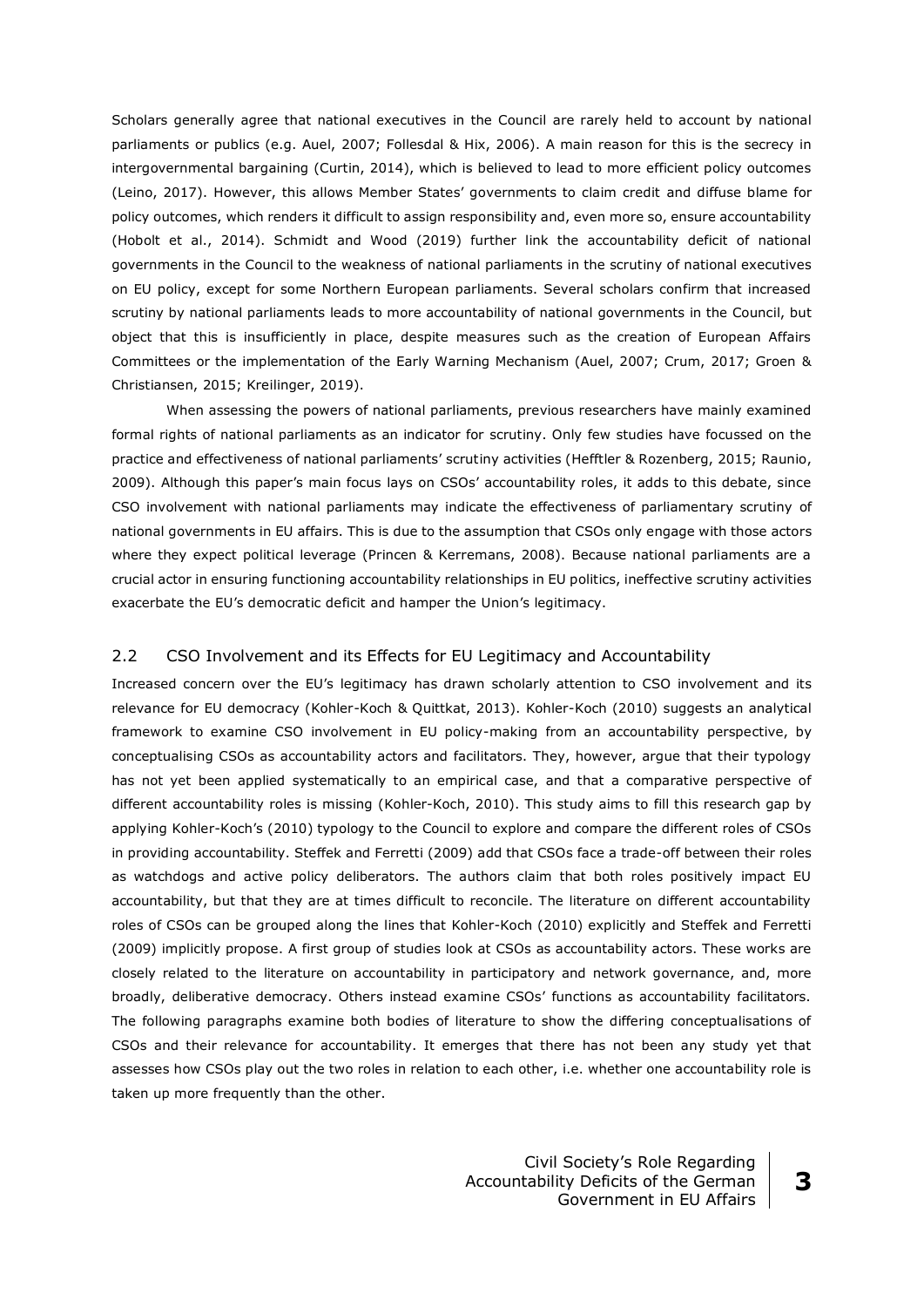The first body of literature looks at the participation of CSOs in European and global governance and examines the effects on legitimacy; fewer consider accountability specifically. Greenwood (2007) reviews the scholarly literature on CSO participation and legitimacy. He points out that scholarly opinion can be categorised into negative, neutral, and positive assessments of the impact of CSO participation in EU governance. Most authors working in this field distinguish between different effects on input and output legitimacy, and come to differing conclusions (Finke, 2007). Some argue that CSOs' direct participation in EU governance obstructs input legitimacy, due to its implied elitism (Christiansen & Piattoni, 2003; Eriksen, 2000). Input legitimacy stems from policy-makers' responsiveness to citizen demands. Others claim the opposite, arguing that the involvement of CSOs in policy-making can be considered a complement to democratic representation, thus improving input legitimacy (Beetham & Lord, 2001; Héritier, 1999; Schmitter, 2000; Smismans, 2002; Wessels, 1999).

In contrast to input legitimacy, output legitimacy builds on more efficient policy outcomes (Schmidt, 2013). Some scholars argue that civil society participation increases output legitimacy because it facilitates the assessment of policy impacts (Christiansen & Piattoni, 2003; Eriksen, 2000). Introducing a third type of legitimacy, Schmidt (2013) argues that direct participation of CSOs in policy formulation leads to increased throughput legitimacy, which refers to the quality of governance processes characterised by, for example, interest intermediation. However, they argue that this cannot make up for lacking input legitimacy, which builds on participation by EU citizens through direct vote (Schmidt, 2013). As a result, the scholarly discussion on the effect of CSOs participation on EU legitimacy is characterised by differing conclusions, which is partly due to different conceptualisations of legitimacy.

Fewer scholars focus specifically on the impact of CSO participation on accountability. Papadopoulos (2007) examines accountability in EU multi-level and network governance, which implies the participation of civil society. They conclude that the weak visibility and selective composition of governance networks, as well as its implied peer accountability mechanisms instead of public accountholding do not contribute to democratic quality of governance (Papadopoulos, 2007). The same author later confirms this negative assessment by arguing that network and multilevel governance may lead to more social accountability to stakeholders, but this does not necessarily enhance democracy (Papadopoulos, 2010; Strøm, 2000). This is because stakeholders first need to be capable of entering an accountability relationship with policy-makers, and this depends on the strength of their claims, the resources at their disposal, and the willingness of policy-makers to enter in contact with them (Papadopoulos, 2010). Kohler-Koch and Quittkat (2013) agree with this sobering assessment based on a study of the Commission's consultation procedures. They argue that CSO participation is imbalanced, i.e. that inequality of resources between public interest organisations and business interest organisations leads to asymmetries in participation (Kohler-Koch & Quittkat, 2013).

The second body of literature examines CSOs' role as EU accountability facilitators. Regarding CSOs' potential to facilitate parliamentary scrutiny, Sprungk (2013) suggests that with increasing integration, national parliaments rely more on information by external sources such as CSOs. This could point towards larger involvement of CSOs with national parliaments, which could enable political scrutiny mechanisms. Therefore, this relationship between CSOs and national parliaments has the largest potential to positively impact overall EU legitimacy (Kohler-Koch, 2010). However, it is also argued that national parliaments have specialised and developed sufficient expertise to scrutinise governments on EU affairs (Gattermann et al., 2013; Hefftler & Rozenberg, 2015). With regards to their watchdog functions, CSOs can enable accountability to a limited extent, according to Parks (2009). Persson (2009) objects that CSOs

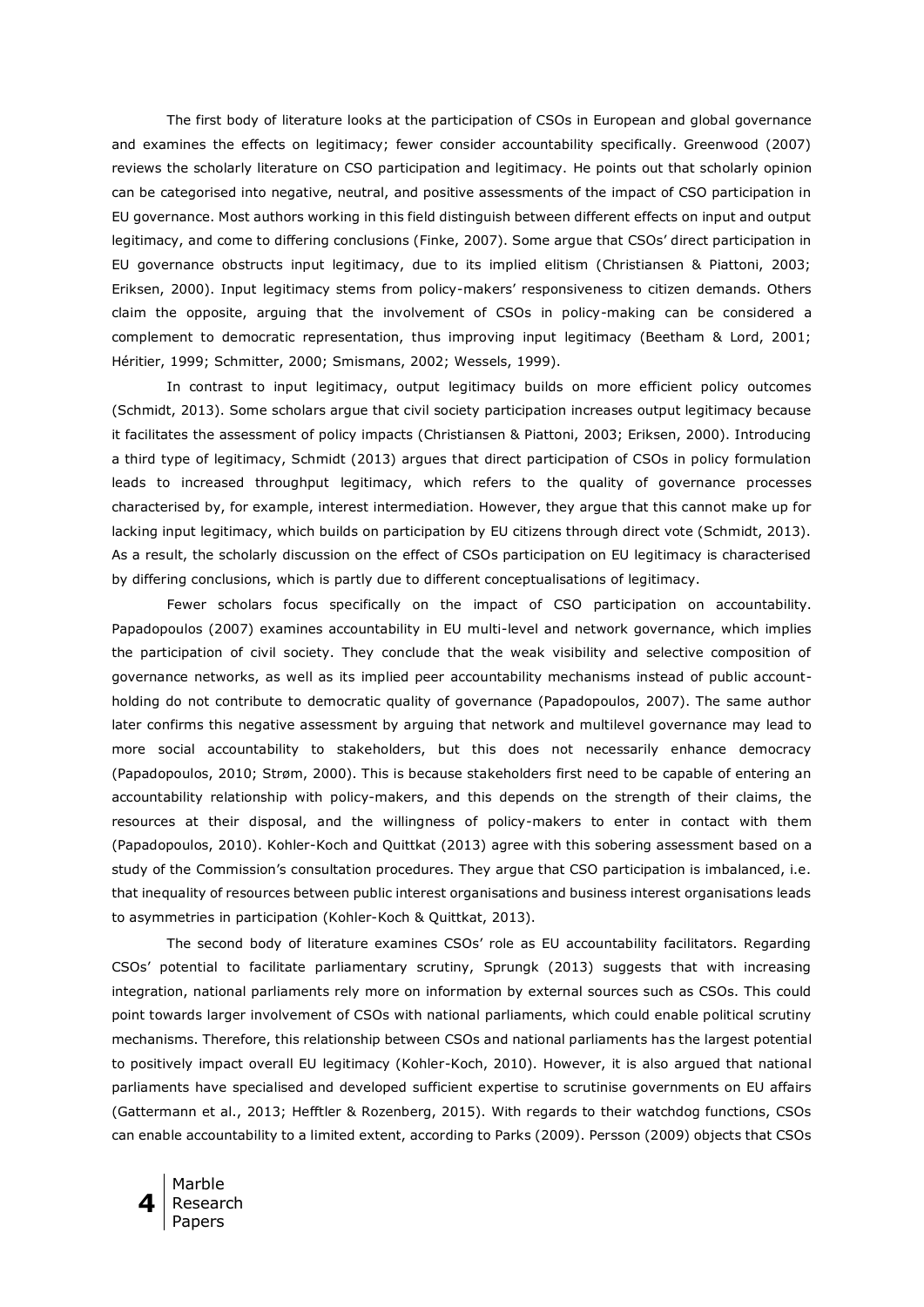do not contribute to accountability by alarming traditional representative channels such as the European Parliament (EP) or national parliaments, but their involvement in the policy process can increase its transparency, inclusiveness, and responsiveness. A rather negative assessment has been made of CSOs' relevance in channelling information on EU policy to national media (Altides & Kohler-Koch, 2009). This questions CSOs' potential to contribute to a European political sphere, which could mitigate the EU's democratic deficit (Follesdal & Hix, 2006).

In line with Kohler-Koch's (2010) suggestion, the literature review leads to the conclusion that an encompassing picture of CSOs' accountability roles is needed. Since the EU's accountability deficit is especially present in the Council (Schmidt & Wood, 2019), it is ever more relevant to look at this institution. Additionally, only a limited number of studies have taken into account the impact of CSOs' political opportunity structure on their potential accountability role (see Kohler-Koch & Quittkat, 2013; Papadopoulos, 2010). This study aims at addressing these considerations by developing an encompassing picture of CSOs' roles in the accountability of the German government in the Council.

#### 3. Theoretical Framework

#### 3.1 The Chains of Delegation and Accountability

Accountability relationships are commonly studied through the lens of the rational principal-agent theory (Bovens et al., 2014). In modern representative democracies, power is delegated from the citizens, who are the primary principals, to popular representatives, who in turn delegate power to the government by appointment or election (Bovens et al., 2014). Governments are thus considered the ultimate agents, entrusted with the drafting and enforcement of laws and decisions (Bovens et al., 2014). In this way, representative democracies can be described as a chain of delegation, consisting of several principal-agent relationships (Strøm, 2000). The delegation of power to an agent, however, creates the risks of divergence of interests and information asymmetries (Auel, 2007). An agent might act against the best interest of the principal, but might also possess more skills and information than the principal (Auel, 2007).

These agency problems can be minimised through accountability mechanisms, as "each principal in the chain of delegation seeks to monitor the execution of the delegated public tasks by calling the agent to account" (Bovens et al., 2014, p. 14). Building on principal-agent theory, accountability can thus be conceptualised as a dialogue between an agent and a principal that obliges the agent to explain and justify their decisions, and allows the principal to interrogate, pass judgement, and impose consequences on the agent (Bovens, 2007). The chain of delegation in a democratic political system thus implies a chain of accountability from each involved agent to the principal. This traditional conception of accountability, based on principal-agent theory, is also referred to as political accountability.

#### 3.2 The Potential Roles of CSOs in EU Accountability

In EU accountability, CSOs can be actors or facilitators of accountability (Kohler-Koch, 2010). In their role as accountability actors, CSOs are the forum to which decision-makers render account. Bovens (2007) refers to this dynamic as social accountability. It departs from principal-agent theory, since decisionmakers are not legally bound to give account to CSOs, nor do CSOs formally delegate power to decisionmakers (Bovens et al., 2014). Instead, social accountability takes place on an informal, voluntary basis (Bovens et al., 2014). It furthermore does not imply account-giving after decisions have already been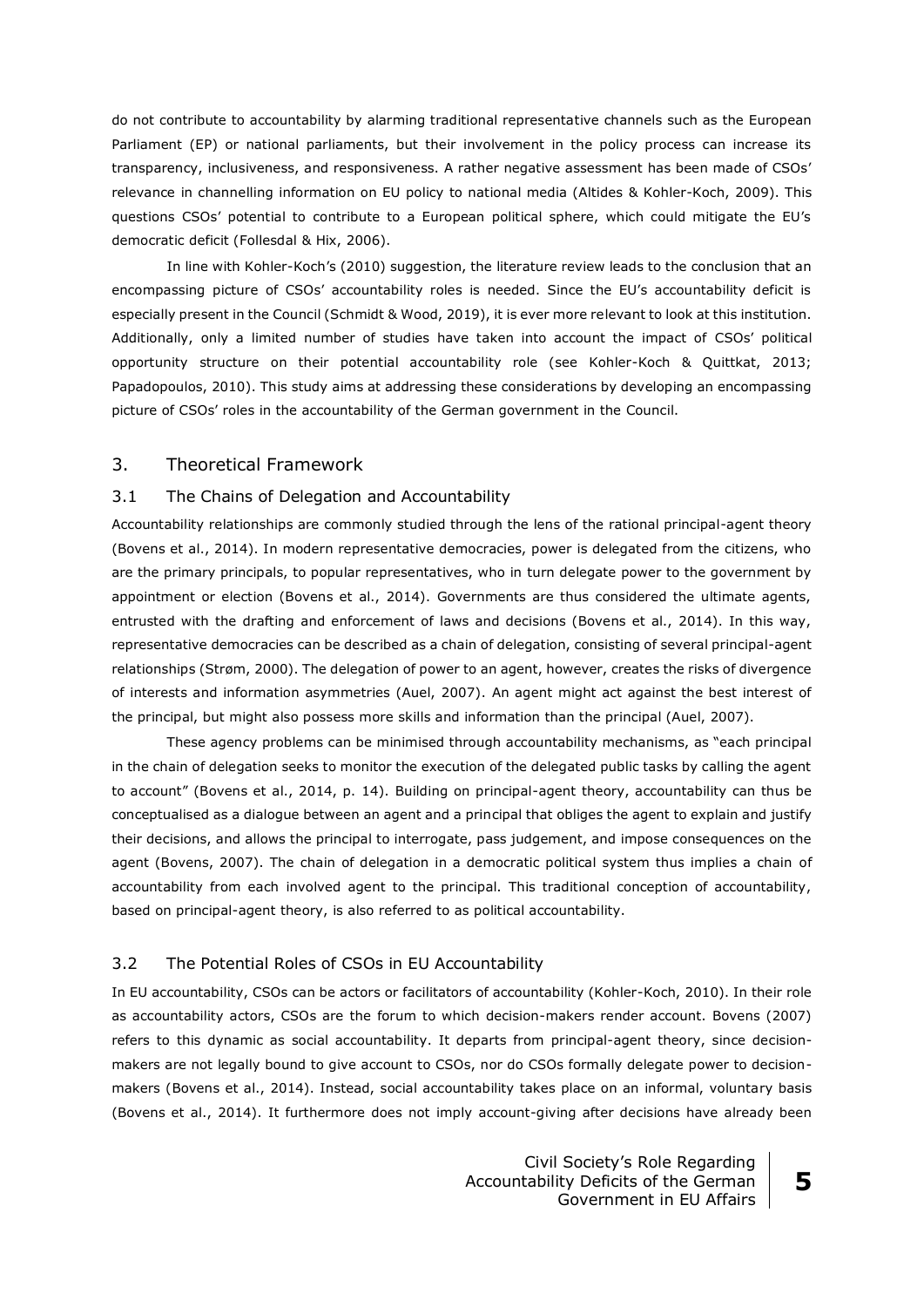made but is rather "embedded in a process of ongoing consultation and dialogue" with CSOs (Kohler-Koch, 2010, p. 1124). This type of accountability thus implies participation by CSOs in governance processes.

When acting as facilitators of accountability, CSOs activate political representatives or the public (Kohler-Koch, 2010). The difference to their role as accountability actors is that they do not constitute the forum of accountability themselves, but rather enable a forum, i.e. a principal in the chain of delegation, to hold an actor to account (Kohler-Koch, 2010). This is done by providing a principal with information on potential wrongdoings of an agent. With this information at hand, the principal can decide to scrutinise the agent and enable policy change (Kohler-Koch, 2010, p. 1130). According to this reasoning, CSOs' enable political accountability because the agent's wrongdoings negatively impact their interests, pushing them to activate chains of accountability (McCubbins & Schwartz, 1984). Strøm (2000) explains that, in modern representative democracies national governments are held to account by parliaments, who are, in turn, accountable to the public. As a result, CSOs can facilitate accountability through the venues of the national parliament and/or the public.

The facilitation mechanism through which CSOs activate parliaments on wrongdoings of the government has been conceptualised as the fire alarm model by McCubbins and Schwartz (1984). Based on the US Congress, the authors argue that parliamentarians establish a decentralised system of CSO consultation that provide them with information on potential wrongdoing of the government (McCubbins & Schwartz, 1984). In this way, parliamentarians save valuable time and resources otherwise spent on active oversight activities, and CSOs can push for their demands by activating parliamentary scrutiny (McCubbins & Schwartz, 1984). According to the same logic, CSOs facilitate accountability by passing on information to the general public that enables the electorate, as the principal, to hold its agents, i.e. the parliament and, one step further, the government, to account (Kohler-Koch, 2010; Meijer, 2014). Thus, accountability facilitation is beneficial for both the CSO and the principal, as it allows citizens, or their representatives in the national parliament, to enact their democratic right to scrutinise government, and CSOs can steer policy towards their preferred outcome by pre-selecting the information that they want to pass on.

Whether individual CSOs can be conceptualised as actors or facilitators of accountability is thus indicated by their preferred venue to influence policy, and the purpose in contacting this venue. If a CSO prefers to directly contact the government to influence policy and deems this as most effective to enable policy change, it can be considered a social accountability actor. If, however, the national parliament or the public are the preferred venues and if CSOs expect to influence policy by providing crucial information to these accountability fora, they can be considered facilitators of political accountability. This operationalisation is illustrated below (Table 1).

#### **Table 1**

| <b>Preferred venue</b> | <b>Purpose of contact</b>                                                                      | <b>Accountability role</b>              |
|------------------------|------------------------------------------------------------------------------------------------|-----------------------------------------|
| Government             | Influence policy through<br>direct lobbying exchange<br>with the government                    | Social accountability actor             |
| National parliament    | Influence policy by<br>enabling political<br>accountability through the<br>national parliament | Political accountability<br>actor       |
| Public                 | Influence policy by<br>enabling political                                                      | Political accountability<br>facilitator |

 *Operationalisation of CSOs' accountability roles*

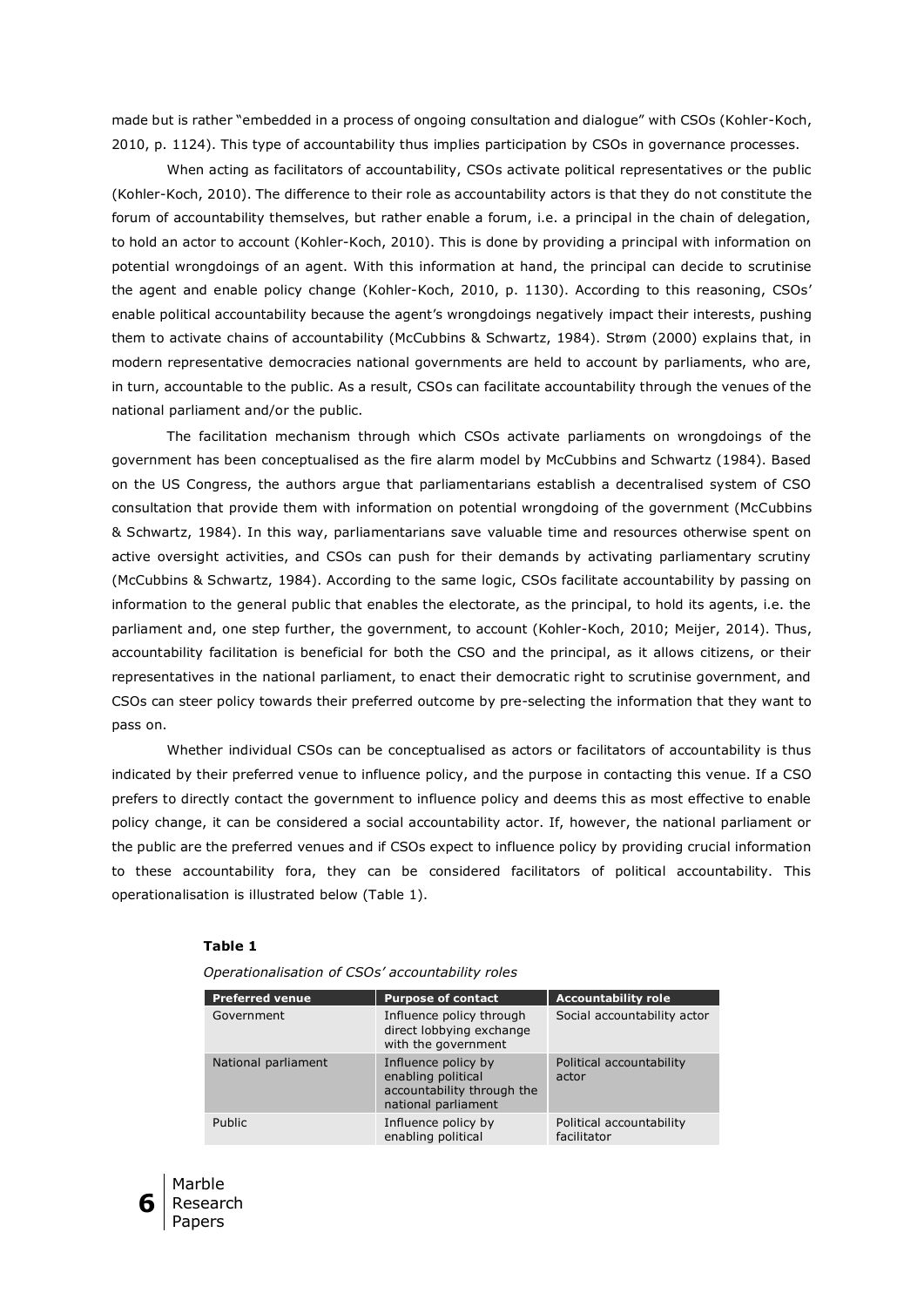accountability through the public

## 3.3 The Impact of Political Opportunity Structure on CSOs' Roles in Accountability

The ability of CSOs to become involved with policy-making venues is impacted by the opportunities and constraints that they face. These factors are also referred to as political opportunity structure (Princen & Kerremans, 2008). CSOs are assumed to "focus their activities on the level that, relatively speaking, offers the best opportunity for success or, put differently, the level where they can have the greatest leverage" (Princen & Kerremans, 2008, p. 1131). This is in line with what Baumgartner and Jones (1993) have described as venue shopping. CSOs shift between access points in the political system, and choose an appropriate venue based on the expected leverage offered by a venue (Baumgartner & Jones, 1993; Princen & Kerremans, 2008). In the chain of delegation for EU Council negotiations, national governments are the agents that are entrusted decision-making power. Assuming that CSOs have limited resources and must carefully calculate which venue yields most leverage, this contradicts the argument that CSOs act as accountability facilitators by reaching out to national parliaments or the public. In accordance with the chain of delegation (Strøm, 2000), it could be argued that direct participation in governmental decisionmaking makes successful lobbying more likely than indirect influence through facilitating parliamentary or public scrutiny. In contrast with parliamentary and public scrutiny, direct participation implies less uncertainty for CSOs since there is no power delegation to an agent involved.

To understand which venues CSOs are in contact with, one must consider the factors that determine the nature of the relationship between CSOs and decision-makers. Therefore, accountability theory is combined with the resource exchange model of lobbying as conceptualised by Bouwen (2002). Bouwen argues that CSOs are able to access EU institutions if they can provide decision-makers with relevant information for policy-making. This crucial resource is also referred to as access good (Bouwen, 2002). What type of information constitutes an access good depends on the demands of the targeted institution (Bouwen, 2002). Taking into account this logic, one must assume that only those with sufficient access goods can directly participate in executive decision-making and play the role of social accountability actors. This reasoning implies that the CSOs who do have access goods will be more incentivised to engage in social accountability, than those who do not possess a sufficient amount of access goods. Furthermore, this accentuates the question whether those, who do not have sufficient access, are more incentivised to act as accountability facilitators.

## 4. Methodology

CSOs and their interactions with decision-makers have been approached through diverse quantitative and qualitative methods (Eising, 2017). Since this study aims to explore and capture the broad range of strategies that CSOs use to influence national government's positions in the Council, and to examine which role this plays in Council accountability, a qualitative approach is appropriate. To be precise, the analysis rests on 13 semi-structured interviews with representatives from German CSOs, conducted in German. The sample is confined to national CSOs because Bouwen (2002) argues that, unlike European umbrella CSOs or individual companies, they are able to provide information that is most relevant to Council negotiations. This is because CSOs operating on the national level can provide the highest level of

> Civil Society's Role Regarding Accountability Deficits of the German Government in EU Affairs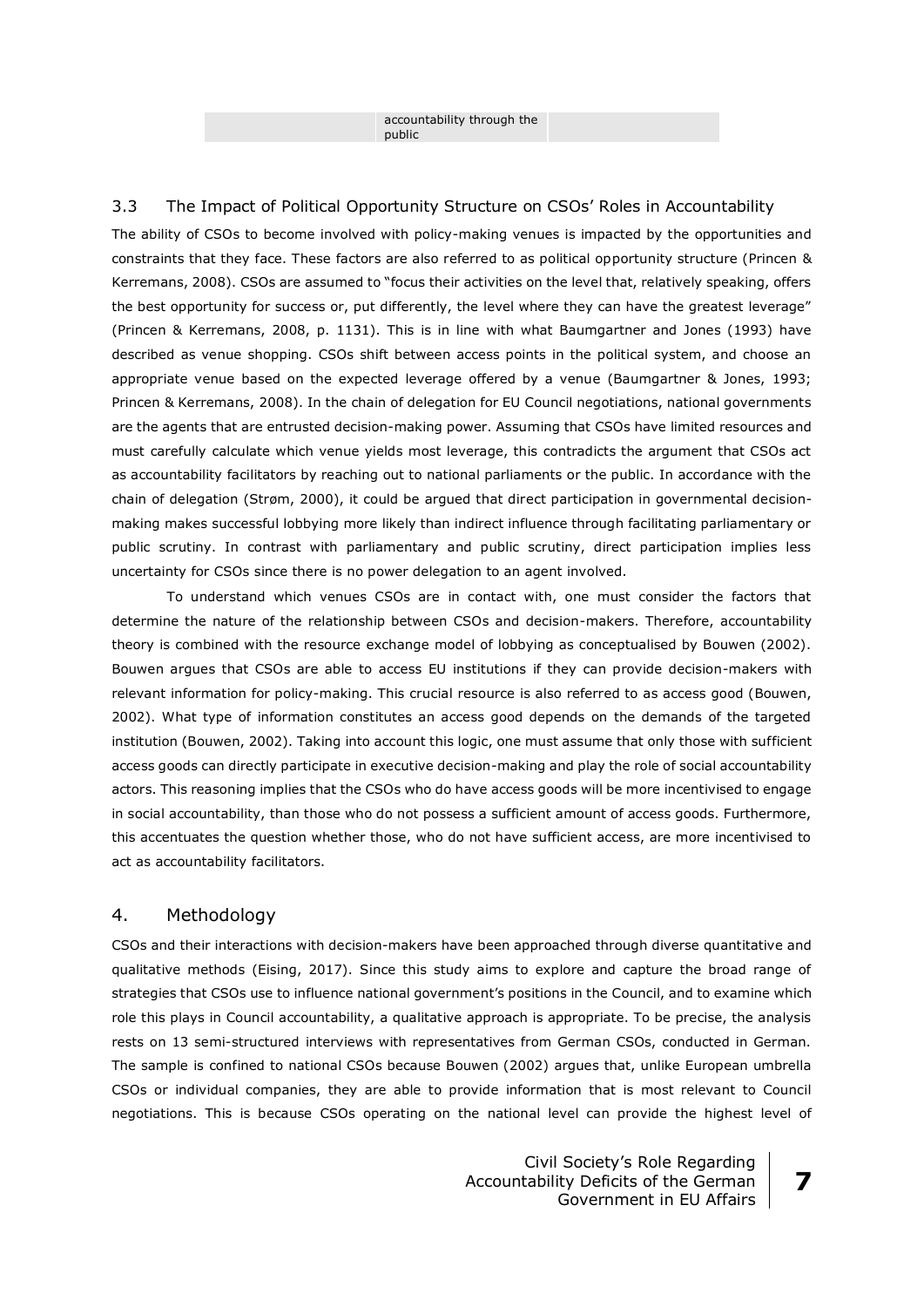representativeness for a certain sector or cause in one country (Bouwen, 2002). Klüver (2013) confirms this, stating that "particularly domestic CSOs lobby their national governments in an effort to influence European policy-making through the Council" (p. 38).

The case of Germany has been chosen due to its diverse and vibrant CSO population (Schreurs, 2012) and because the Bundestag has, compared with other EU Member States, relatively strong powers in EU affairs scrutiny (Winzen, 2012; Wonka & Haunss, 2020). Germany is therefore a likely case for accountability facilitation by CSOs. This is because CSOs can expect a comparatively larger willingness in the parliament to scrutinise the German government on EU Council decisions.

The main criterium for the selection of the sample of CSOs is diversity and representativeness of the German CSO population. A spread-out sample of 13 CSOs ensures that generalisable conclusions could, to a limited extent, be made, but still allows for sufficient differentiation between types of CSOs. The selection is based on the listed CSOs in the INTEREURO dataset (Berkhout & Hanegraaf, 2014), that maps CSOs in the EU and allows for filtering according to country as well as actor type. After contacting potential interviewees via email, the final sample includes five business associations, four public interest NGOs, three labour unions, and one church organisation (see Appendix A for a more detailed list). In this way, diverse responses could be guaranteed. The sampling method thus follows the guidelines set up by Beyers et al. (2014). Within the sample, ten interviewees are specifically entrusted with European affairs and three interviewees do not specialise in EU affairs but work with both national and EU policy. All interviewees could therefore elaborate on insights from EU as well as national policy processes. This ensures the internal validity of the study and the representativeness of the responses.

The method of semi-structured interviewing is specifically appropriate for this study because it allows to test assumptions based on the theoretical framework, while giving sufficient space for interviewees to elaborate on aspects that have not been foreseen (Berry, 2002). Semi-structured interviews are also particularly suited to address the challenges that arise from elite interviewing, where there is a discrepancy in information between the interviewee and the researcher (Dexter, 2006). This method implies formulating a questionnaire before the interview, in this case consisting of six open-ended questions (see appendix B for the questionnaire). The questions are mostly aimed at enabling a qualitative assessment of different venues' political leverage in influencing the German government's position in the Council. Semi-structured interviewing also allows the researcher to diverge from the questionnaire and enables further probing, depending on the responses (Berry, 2002). This has been done to explore the reasons for preferring a certain venue. To ensure additional comparability of CSOs' venue preferences, interviewees were also asked to indicate their level of preference for each venue on a Likert scale from 1 to 10 (see appendix B).

To analyse the data, the recorded interviews were transcribed, and subsequently coded. Coding can be applied deductively, by preparing a list of codes based on existing theory, or inductively, by developing codes directly from the data, which may lead to building new theory based on the emerged patterns (Linneberg & Korsgaard, 2019). This paper employed abductive coding, which combines deductive with inductive elements. In this way, theoretical considerations were tested deductively, while alternative explanations that were not included in the prepared coding list could be found inductively (Linneberg & Korsgaard, 2019). A disadvantage of coding is that the subjectivity and resulting biases might influence the reliability of the method. This subjectivity is however offset by the richness of the findings, and this study aimed to exclude bias through dis- and reassembling the data in several coding rounds (Boeije, 2009).

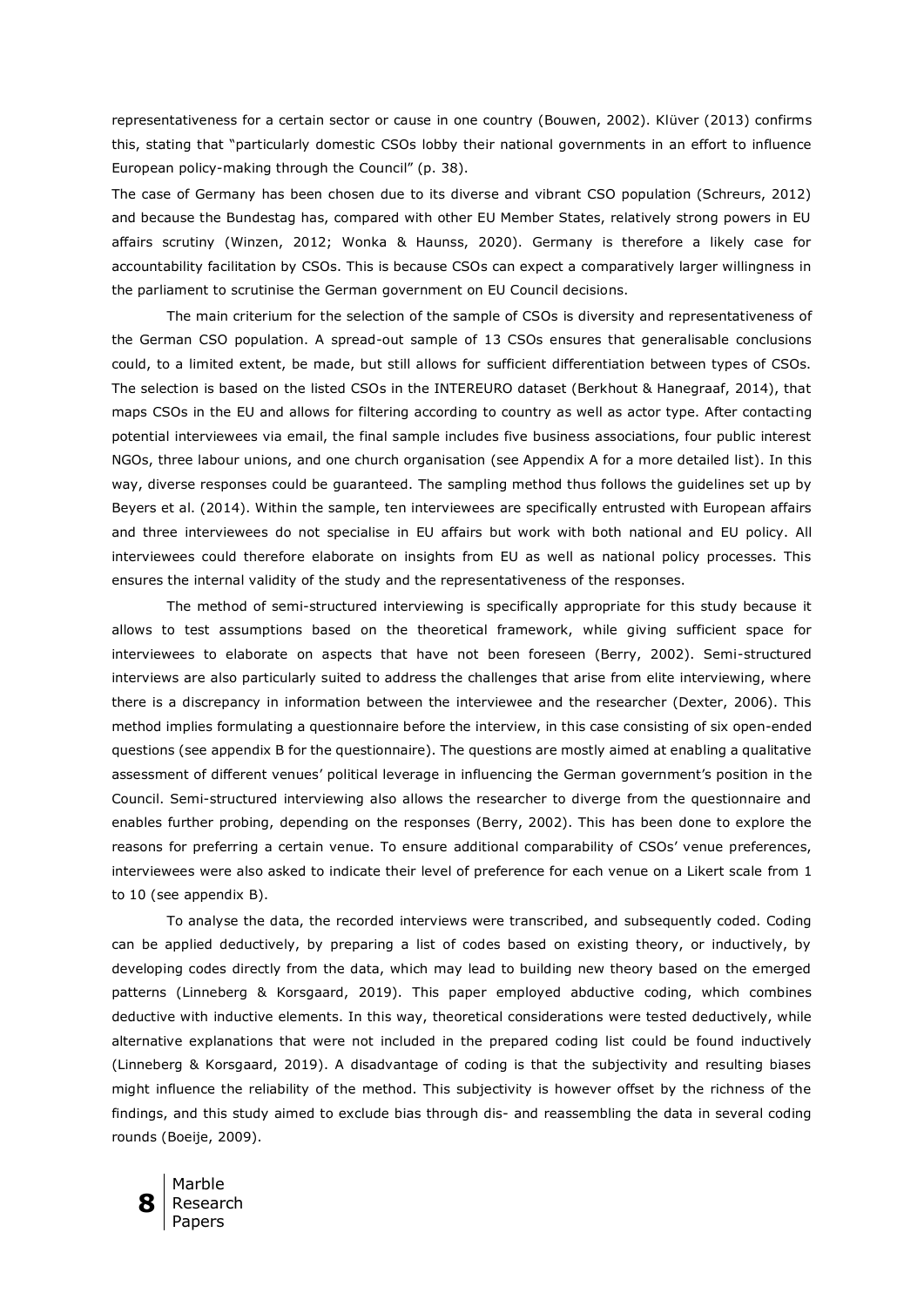## 5. Analysis: CSO Involvement and its Effect on the Accountability of the German Government

Most interviewees preferred the federal government as a venue because it grants most political leverage to influence the German position in the Council. In contrast, the German parliament and the public were only preferred by a minority of the respondents. This hints towards a larger importance of CSOs' role as social accountability actors, as compared to their role as political accountability facilitators. The following subsections elaborate and qualify this argument.

## 5.1 CSOs and the German Government: Social Accountability through Participation?

The majority of respondents argued that the federal government is the main decision-maker in Council deliberations, which is why this venue is considered best-suited and most frequently contacted for influencing purposes. Eight CSO representatives claimed that direct contact with the German government is the most effective way to shape its position in the Council  $( #1; #2; #5; #7; #8; #9; #10; #12)$ <sup>2</sup>. In contrast, the national parliament was preferred by only one CSO as a suitable venue to influence the German position (#4). The same applies to the public, as only one CSO mainly bases its strategy to influence government's position on public outreach (#6). The remaining three interviewees did not indicate a clear preference for one venue  $(*3; #11; #13).$ 

In terms of accountability, most of the interviewed CSOs thus favour approaching the government to actively influence its position, which points at a social accountability relationship. CSOs that favour approaching the German government argue that they do so because the executive is the main actor in Council decision-making, unlike the national parliament or the public. Interviewee #8 states: "A large part of the German government's position development happens within the government. Therefore, we can best influence its position if we approach them directly. What happens in the German parliament (...) is, in most cases, a secondary question"  $3$ . Another interviewee weighs the effectivity of outreach to the government against outreach to the public: "Public outreach is important, but direct talks with ministries are definitely more effective" (#1). This reasoning can be explained by principal-agent theory. Since the government is ultimately entrusted with taking decisions on Council level, this venue also yields the most direct political leverage.

Concretely, CSOs seek to influence the German government's position through informal talks with government officials  $(#1; #2; #5; #8; #9; #11; #13)$ , consultations by ministries  $(*4; #8; #9; #10)$ , de-briefings organised by ministries or the permanent representation of Germany in Brussels (#8; #10; #11; #12), and letters to government officials  $(47; 49; 410; 411; 412)$ . Through these channels, the German government gives account to CSOs, who, in turn, can respond to this. However, as Bovens (2007) denotes, the aspects of judgement and sanctioning are often lacking in social accountability relationships, since they are not formalised by institutional arrangements. This is the case here, too, since CSOs do not have any privileged position in governmental judgement and sanctioning.

<u>.</u>

 $2$  To ensure anonymity of interviewees, the interviews have been randomly numbered.

<sup>&</sup>lt;sup>3</sup> All citations are the author's own translations from German to English.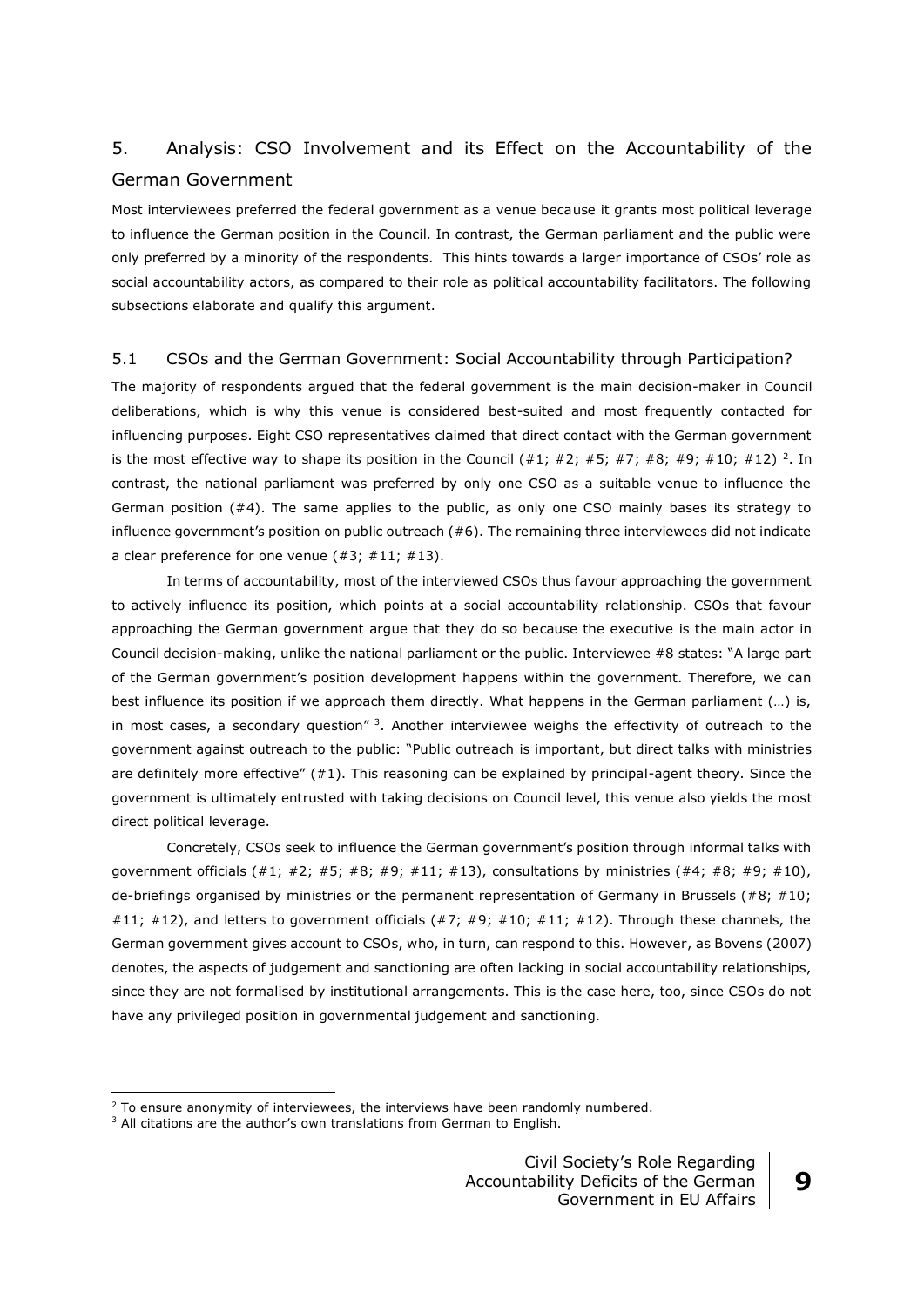CSOs' ability to participate in governmental decision-making is limited by the opportunity structure of the German government (Princen & Kerremans, 2008). The analysis of the interview data shows that four, partly related, factors influence the opportunity for CSOs to act in a social accountability relationship with the German government: Access to the government, level of information from the government, ministerial affiliation of CSOs, and the issue of timing. The former two have been determined through deductive coding by drawing on Bouwen's (2002) resource exchange theory, the latter two have emerged inductively from the data. For the remainder of this subsection, each of the four factors is examined in more depth.

CSOs can only contribute to the position-finding process if they are able to supply the critical access good that policy-makers demand in return for access. Eight respondents have explicitly confirmed the exchange-like logic described by Bouwen (2002)  $(#3; #4; #5; #6; #7; #8; #9; #12)$ . Access goods that play a role in the exchange relationship with the government are expertise  $(#3; #4; #6; #9; #12;$ Bouwen, 2002), but also representativeness  $(#3)$ , financial and personal resources of CSOs  $(#8)$ , and social capital in the form of elaborate networks in Brussels' and Berlin's political spheres (#1; #8). In this sense, the interviews show that Bouwen's (2002) general logic of access can be confirmed, since lobbying can be understood as a resource exchange in which certain goods are the preconditions for access. However, more factors than expertise play a role in access. This finding is in line with previous studies that confirm that access does not merely result from provision of expertise (Albareda & Braun, 2019; Arras & Beyers, 2020; Klüver, 2013). Although additional explanatory factors were found, the conceptualisation of lobbying as a resource exchange (Bouwen, 2002) can be confirmed.

In order to be involved in an exchange relationship with the government, CSOs are furthermore dependent on information from the federal government. Seven interviewees deplored that they face a lack of information on the development of positions by the government  $(#1; #3; #4; #6; #9; #11; #12)$ . This lack of information obstructs their abilities to act in a social accountability relationship with the government. The level of information supplied by the government is, however, closely linked to the first factor of access, as it also functions according to an exchange of resources. Interviewee #6 states: "The ministry obviously has an interest in providing us with information, to cultivate exchange. This is a matter of mutual interest.". Access and level of information therefore both, to some extent, depend on the closeness of CSOs' relationship with the government, which, in turn, depends on the provision of access goods, according to Bouwen (2002). The relevance of access goods however leads to a threshold in participating in the government's position development. Only those actors who have access can enhance social accountability of the government. This is in line with previous scholars' findings, and it is arguable whether the aggregated claims of those who have access are representative for the entirety of society (Grande, 2000; Papadopoulos, 2007, 2010; Schattschneider, 1960; Schmidt, 2013).

A third factor that impacts CSOs' ability to hold the federal government to account is their affiliation with specific ministries. Ten interviewees stated that they stand in particularly close contact with one or two ministries, whereas other ministries are often less responsive to their demands (#1; #2; #5;  $#6; #7; #8; #9; #10; #11; #12)$ . Six of them, in turn, deplored that this dynamic limits CSOs' abilities to shift venues and engage with other ministries  $(#1; #2; #5; #6; #7; #12)$ . These affiliations have different reasons. To some extent, they can be explained by the resource exchange logic (#5; #6; #7; #9; #12). For example, environmental and climate NGOs are the regarded as the natural stakeholders for the Federal Ministry of the Environment because they can offer expertise on the environmental impact of certain policies (#6; #7; #12), whereas industry associations are rather affiliated with the Ministry of

**10** Marble Research Papers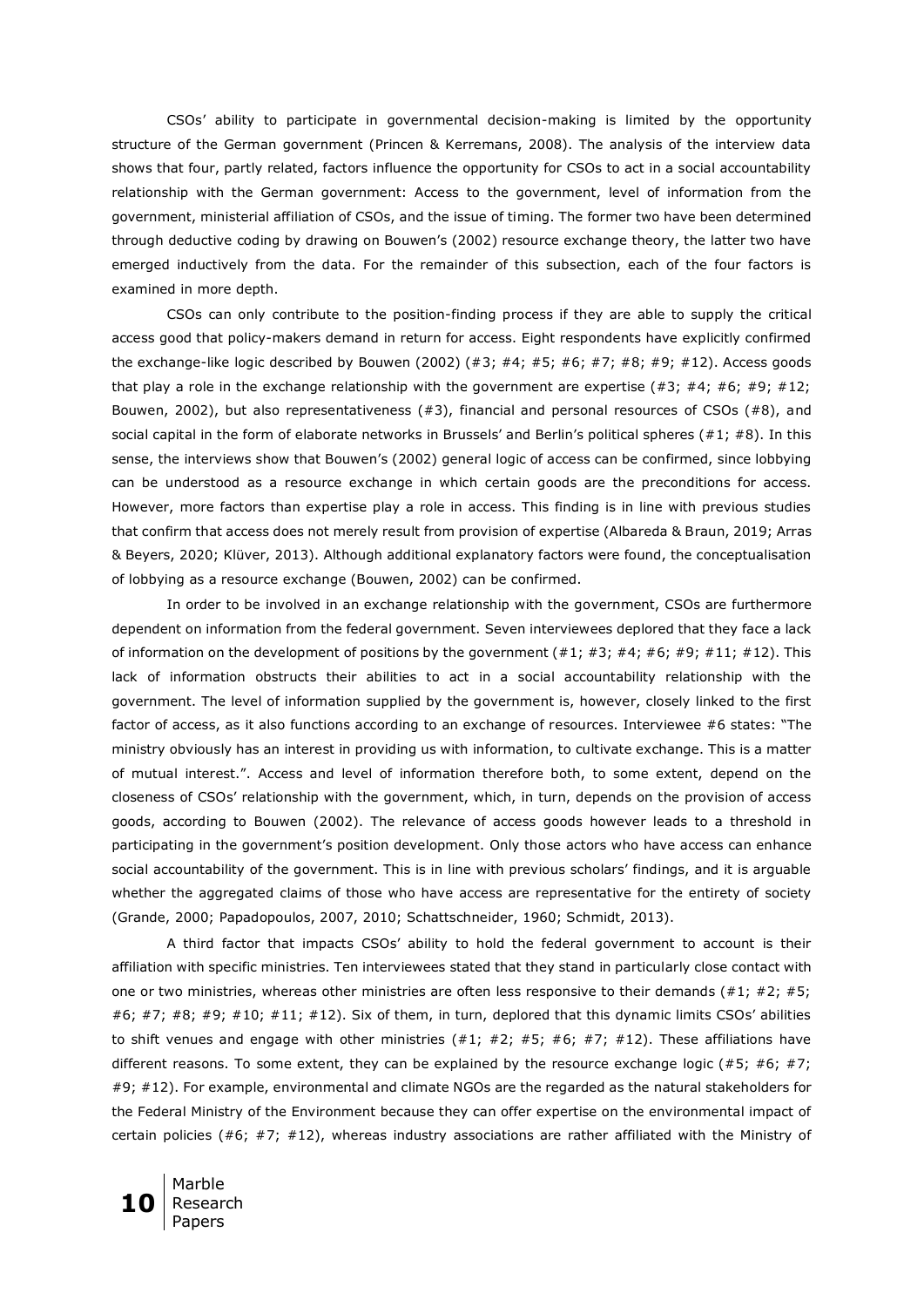Economic Affairs, since they can deliver a representative position of industrial companies (#5; #9). The type of provided access good thus, to some extent, determines the ministry that will find most use in this information and engage in an exchange relationship. Another reason mentioned by two interviewees (#1; #2) is the political party in charge of a certain ministry. They elaborate that SPD-led ministries are more easily accessible by labour unions whereas business, industry, and employee associations have a closer connection with CDU/CSU-led ministries. Since however only two respondents touched upon party affiliation as reason for ministerial affiliation, its relative importance is yet to be verified. In terms of social accountability, CSOs' affiliations to certain ministries restrict them in their possibilities to engage in social accountability with other ministries, that are not considered their 'natural' partners.

A fourth factor that impacts CSOs' opportunities to engage with the government is the issue of timing. Five interviewees argue that for many policy issues on the Council agenda, Germany sets its position later in comparison to other Member States (#5; #8; #9; #10; #13). According to these interviewees, this is because the federal government struggles with finding a consensus, and much time is spent on negotiating the German position. One interviewee further elaborates that this indecisiveness mainly stems from the partisan division of the CDU/CSU-led ministries and the SPD-led ministries (#9). Due to this dynamic, the German government can only contribute to Council negotiations quite late, and the range of possible outcomes has been predetermined by other Member States, that have been confident in their position from the very beginning.

The issue of timing has two effects on accountability. On the one hand, it obstructs dialogue with CSOs, since they need to know the positioning of the government to respond to it. This limits the German government's social accountability to CSOs. On the other hand, it also inhibits the opportunity of German citizens to judge and sanction Council decisions, which limits the political accountability of the Council as a whole. If the range of possible negotiation outcomes has already shifted to the extent that some positions are excluded, the German government is not able to contribute to Council negotiations in time. This means that the German government cannot fulfil its task of representing the position of its principal to the same degree as other Member States' governments. Since this factor is likely to be confined to the German political system, the representativeness of this finding for other Member States' governments is however limited.

## 5.2 CSOs as Political Accountability Facilitators: Enhancing Parliamentary Oversight?

CSOs rarely enable the German parliament to politically hold the government to account. In accordance with the chain of delegation, the national parliament is regarded as a less promising venue because ultimately, the executive takes decisions in the Council. This argument, based on principal-agent theory, is explicitly confirmed by six interviewees  $(#1; #7; #8; #9; #10; #12)$ . Due to this, the majority of the sampled CSOs does not approach the Bundestag to enable formal scrutiny mechanisms on EU affairs. This shows that, contrary to McCubbins and Schwartz' (1984) assumption, CSOs do not supply information to parliamentarians to the expected extent.

Furthermore, three respondents do not believe that the Bundestag effectively scrutinises the federal government in EU affairs (#1; #10; #13). Interviewee #1 states: "I do not have the feeling that the Bundestag really wants to control what the federal government is doing in Europe". This is confirmed by interviewee #10, who elaborates that "the probability that members of the governing majority in the parliament scrutinise the government is extremely low because in the end, that would be self-destructive".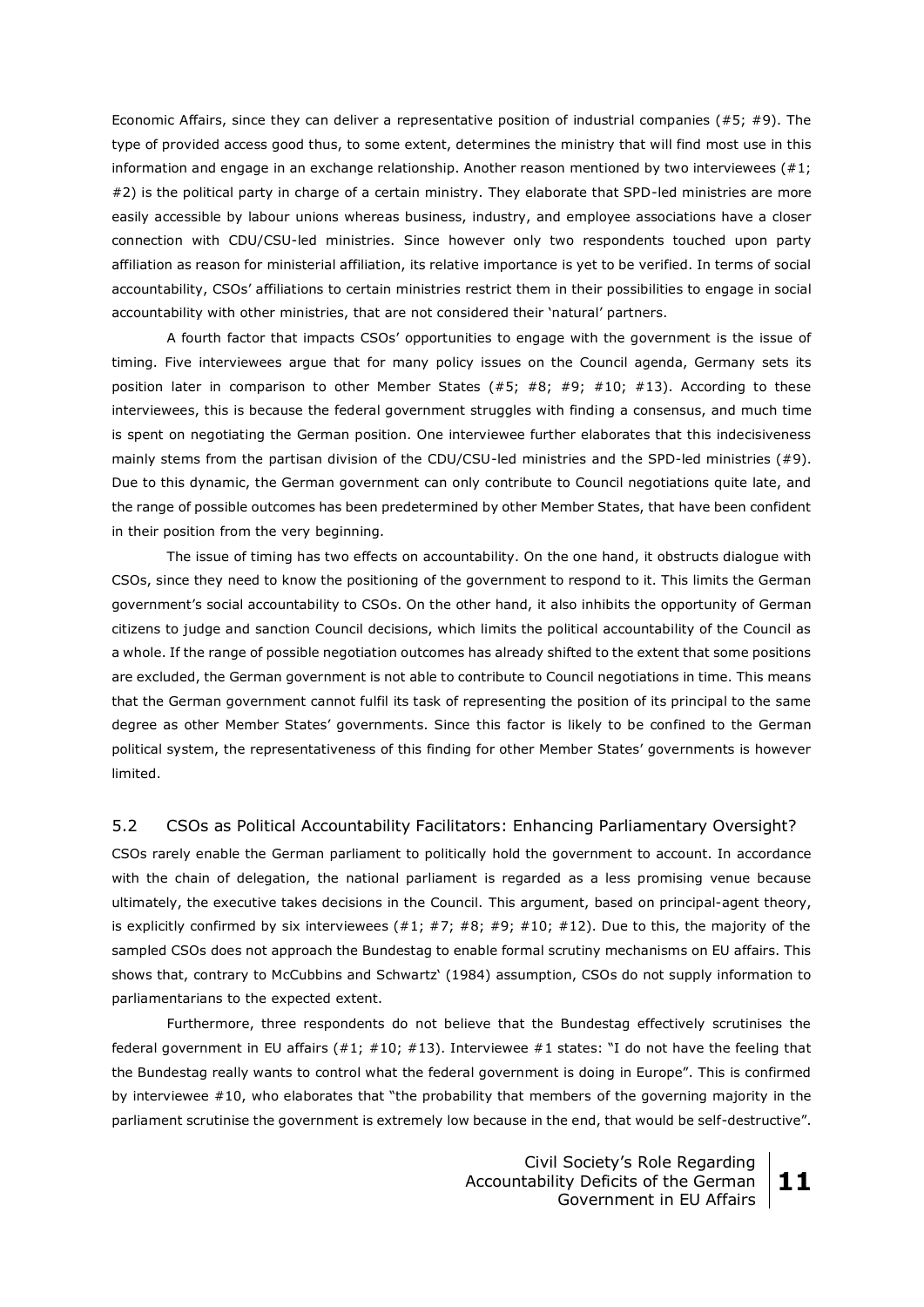According to this argument, a lack of scrutiny limits the incentive for CSOs to approach parliamentarians on European issues. This is in line with previous studies on the lack of scrutiny of national parliaments in EU affairs (e.g. Auel, 2007; Crum, 2017; Groen & Christiansen, 2015; Kreilinger, 2019; Schmidt & Wood, 2019). A third explanatory factor is that the Bundestag does not rely on external sources for its oversight activities due to its comparatively large administrative capacities. Previous works suggest that the Bundestag has built up considerable administration in response to European integration (Hefftler & Rozenberg, 2015; Höing, 2015). This might further refute McCubbins and Schwartz' (1984) claim that parliamentarians rely on CSO information.

There is however a minority group within the sample that frequently approaches the national parliament. One CSO considers it as its preferred venue to influence policy (#4), and three CSOs have attributed equal importance to the government and the national parliament  $(#3; #11; #13)$ . Three of these four CSOs however state that they do not reach out to the national parliament for the purpose of providing crucial information to them, which would enable formal political scrutiny of the government by the parliament, as McCubbins and Schwartz' (1984) fire alarm model predicts. Instead, they point out that they contact the parliament to activate influential parliamentarians from the governing parties who then pass on their demands into the executive level via informal channels  $(#3; #11; #13)$ . Three other respondents, who prefer the government over the parliament venue, confirm this logic, but do not regard it as their organisations' primary tactic (#2; #7; #10). Interviewee #10 states: "The Bundestag does not really play a role in EU decisions (…). Nonetheless, we could approach certain parliamentarians and ask them to carry on a topic to the federal government. This is certainly a way to go.". Since this strategy is not aimed at triggering formal scrutiny measures but is rather based on informal networks between parliamentarians and government officials, one cannot count this dynamic as facilitating political accountability.

Both the relationship between CSOs and national parliamentarians, and between parliamentarians and government officials, in this case, function according to the logic of social accountability. Overall, CSOs make use of this relationship considerably less than of their relationship to the federal government. Within this dynamic, it is worth noting that a close relationship with parliamentarians in addition to maintaining contact with the government, may only be possible if human and financial resources allow for it, since it requires parallel efforts (#12). The contact with this venue in addition to the contact with the government might therefore create a threshold that only few CSOs can reach, which in turn puts limits to social accountability.

Interestingly, the picture is different for the European Parliament (EP), where CSOs, to some extent, act as fire alarms as conceptualised by McCubbins and Schwartz (1984). Six interviewees state that they prefer to approach Members of the EP (MEPs) over the members of the Bundestag (#5; #6; #8; #10; #9; #12). Two of them  $(#5; #10)$  explicitly refer to a dynamic that comes close to the fire alarm model. To illustrate this, interviewee #5 states: "MEPs jump from one topic to another and have little opportunity to generate expertise. Therefore the demand for external information is quite high. And the large number of lobbyists in Brussels or Berlin can provide them with that information.". Since the EP is however co-legislator in the ordinary legislative procedure, and cannot hold the German government to account, the fire alarm mechanisms in this case does not contribute to political accountability of the German government.

#### 5.3 CSOs as Political Accountability Facilitators: Enabling Public Scrutiny?

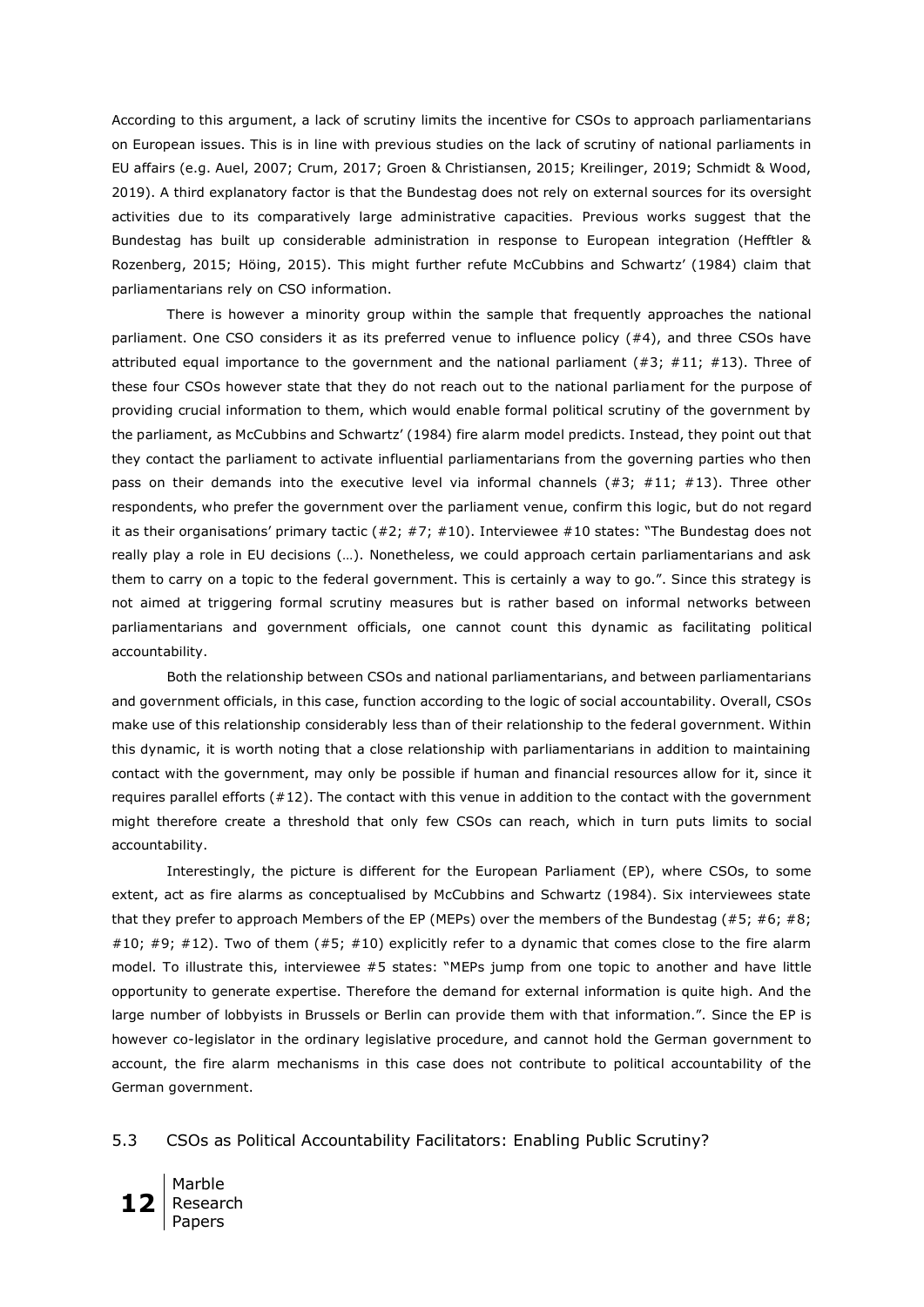CSOs can facilitate political accountability by providing the public with information on policies, which the public can use to hold the Bundestag to account. The Bundestag, in turn, may hold the government accountable. Framed in terms of the lobbying literature, the process of providing information to the public, with the ultimate goal to influence policy, is referred to as outside lobbying. Outside lobbying thus involves "press releases and conferences, contacts with journalists, public campaigning, social media advertising, or protest events" (De Bruycker & Beyers, 2019, p. 59) whereas inside lobbying refers to direct contact with policy-makers, invisible for the public. However, in practice, the majority of interviewees do not consider public outreach the most significant part of their lobbying strategy and prefer the government  $(41; 42; 45; 47; 48; 49; 41)$ , the Bundestag  $(44)$ , or the government and the Bundestag equally  $(43; 42; 43)$ #11; #13) as venues to influence policy. Capacities of the sampled CSOs are thus rarely concentrated on enabling the ultimate principal to politically hold its agent accountable. Instead, public outreach takes a supporting, but secondary role for the majority of the sampled CSOs.

Some of the CSO representatives within this majority group elaborate further on the limited contexts in which public outreach is used. Firstly, two interviewees point out that they use public outreach for agenda-setting purposes  $(#5; #10)$ . Agenda-setting describes the process of determining the issues that are to be decided on by policy-makers, and the terms in which these issues are framed (Princen, 2011). Since the public, media, and political agendas are interlinked, public outreach can contribute to setting the political agenda to some extent (Norris, 2014; Princen, 2011), which confirms this finding. Secondly, two CSO representatives state that outreach to the public depends on the salience of the issue in the public debate (#2; #5). This point is confirmed by Kollman (1998) and Smith (2000) who argue that larger salience of issues in the public debate makes outside lobbying more successful. Thirdly, two interviewees argue that public outreach depends on the severity of the disagreement with the federal government's position (#1; #12). Since each of these three findings was only touched upon by a small number of respondents, they are not generalisable. They however qualify the argument and show that CSOs can enable political accountability, albeit under specific circumstances. Generally, since most sampled CSOs consider direct contact with the government more effective, it can be argued that political accountability facilitation via the public is a less likely accountability role than directly enacting social accountability via the federal government.

Within the sample there are, however, two CSOs that prefer the public over the government as venue (#4; #6). Strikingly, both CSOs belong to the group of NGOs. The term NGO here refers to a CSO that identifies as the defender of a public interest such as environmental or human rights protection, independent from governmental and market forces (Schoenefeld, 2021). Other respondents confirm that public interest NGOs are more inclined to engage with the public than CSOs that do not belong to this group (#1; #9; #12). Public interest NGOs are more likely to act as political accountability facilitators than other types of CSOs because they attribute comparatively more importance to public outreach. Following Bouwen's (2002) resource exchange theory of lobbying, one might assume that this is because certain CSOs resort to influencing policy via public outreach when they are unable to provide certain access goods to policy-makers and cannot engage in a direct relationship with executive decision-makers. This is also in line with scholars who argue that outside lobbying is rather used by those who have little or no access to the government (Della Porta & Diani, 1999; Gais & Walker, 1991; Kollman, 1998).

The findings however do not indicate such a clear tendency, as CSOs that prefer the public as a venue, also stand, to a lesser extent, in contact with the government  $(44; 46)$ . A second reason that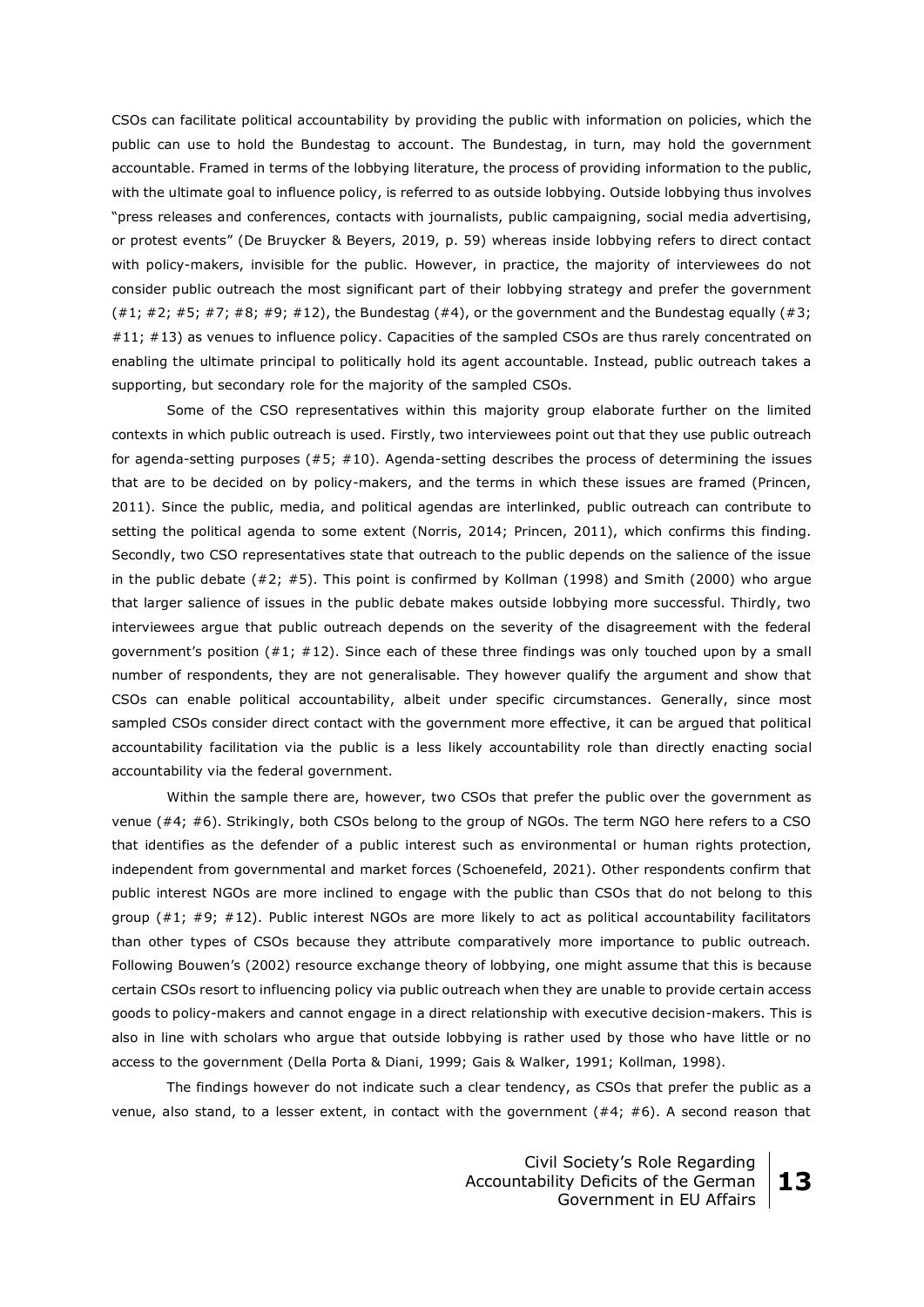explains how inside and outside lobbying are reconciled is that CSOs often operate together in networks that allow them to make use of a number of lobbying strategies simultaneously (De Bruycker & Beyers, 2019; Klüver, 2013). The findings indicate that this might especially apply to public interest NGOs since all four interviewees from this group within the sample mention this dynamic (#4; #6; #7; #11), whereas only two non-NGO respondents refer to it as an important strategy  $(#5; #13)$ . Interview partner  $#6$ elaborates on this: "Both the constructive dialogue with the government and confrontative action are very important branches of our work, and we play them together with others as an orchestra".

This confirms De Bruycker and Beyers' (2019) conclusion that public outreach is not a weapon of the weak but can lead to success depending on CSOs' coalitions and the political context. In terms of accountability, the argument that political accountability facilitation by a CSO via the public is linked with a low amount of access goods at the CSOs' disposal therefore does not hold. The question remains why public interest NGOs are more likely to reach out to the public than other types of CSOs. An alternative explanation is put forward by interviewee #12, who argues that this is rooted in organisational culture and reflects a dynamic that has historically grown.

### 6. Conclusion

This paper has examined and weighed the different roles that CSOs can take in affecting the accountability of the German government acting in EU affairs. It was found that CSOs mainly act in a social accountability relationship with the German government. This relationship is affected by CSOs' level of access and information, their ministerial affiliations, and timing. The Bundestag is, generally, not considered as suitable to influence policy. Therefore, CSOs rarely take the role of facilitating political accountability by providing information to the German parliament. A fire alarm mechanism, as predicted by McCubbins and Schwartz (1984), could therefore not be confirmed. With regards to the Bundestag, a small group of CSOs however play the role of social accountability actors, with the goal to influence government policy through the contact with individual parliamentarians. Public outreach is also considered as less effective than direct contact with the government. Here, however, a minority of CSOs facilitates political accountability, by passing on policy-relevant information to the public. The expectation that those CSOs with less access to government are more inclined to take up this role, could however not be confirmed. To conclude, CSOs' primary role of participating in governmental decision-making enhances social accountability of the German government but does not enhance political accountability of the German government.

Whether this sufficiently remedies the legitimacy deficits of the EU remains contested. As Schmidt (2013) puts it, CSO participation might have a positive effect on throughput and output legitimacy, which however cannot outweigh input deficits. CSOs acting as political accountability facilitators would increase input legitimacy, but the findings show CSOs rarely make use of this. The analysis suggests that more effective parliamentary scrutiny of the German government in EU affairs would incentivise CSOs to act more frequently as accountability facilitators via the Bundestag. This could, in turn, provide the Bundestag with more information to engage in yet more effective scrutiny activities and contribute to bridging the missing link between citizens and national governments in the Council.

It must however be stated that the findings of this paper are based on a rather small-n sample, which limits their generalisability. For this study, this is appropriate since it allows for an in-depth exploration of diverse perspectives on influencing EU policy, within a limited time-frame. Larger sample sizes would however allow for the inclusion of additional perspectives, while also leading to more

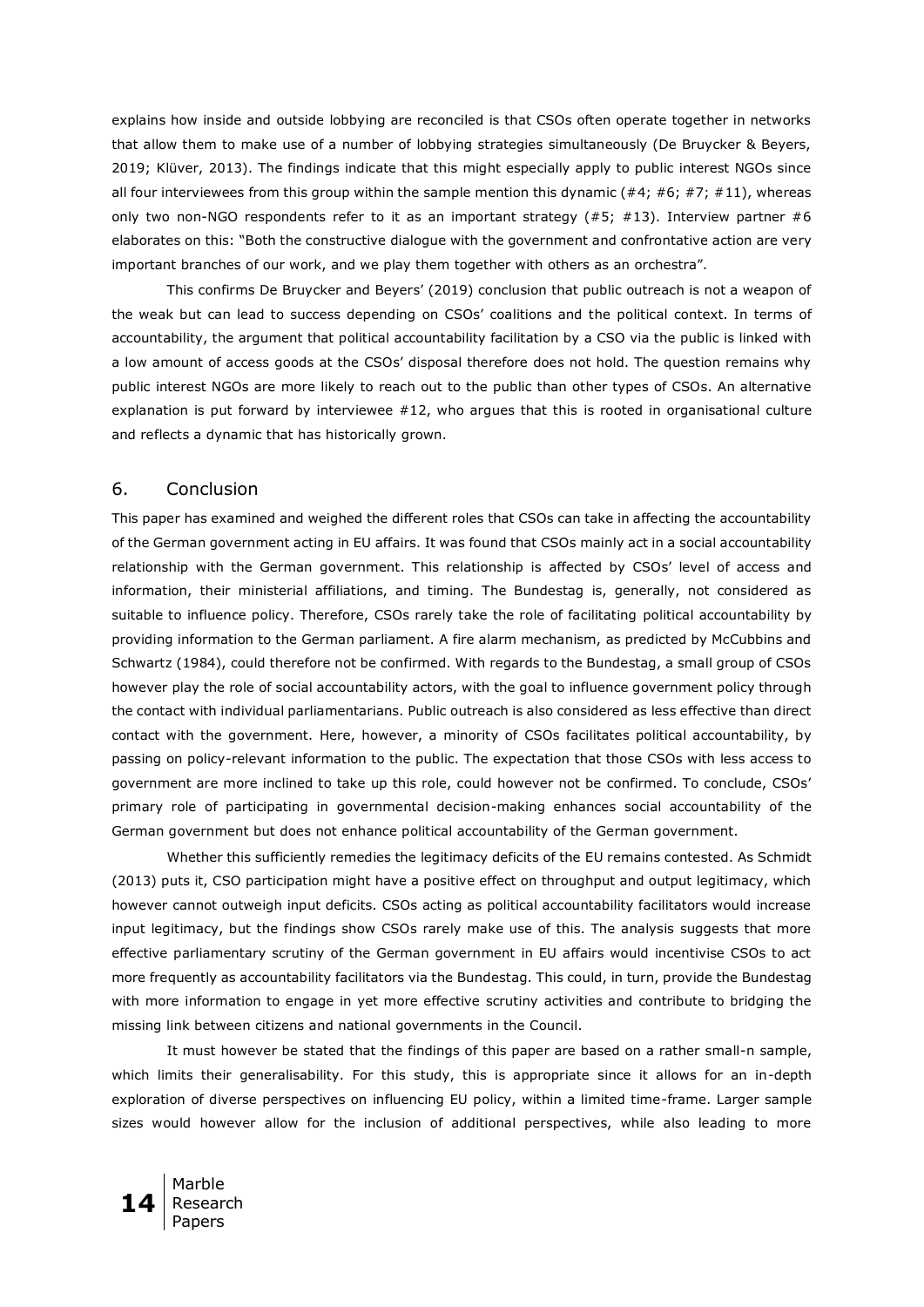generalisable results. Another aspect that limits the findings is the potential subjectivity of the interviewees in responding to questions and of the interviewer in probing and interpreting their answers. Interviewees might be inclined to understate their lobbying activities, due to a social desirability bias (Berry, 2002). The interviewer aimed to eliminate this bias by formulating questions in a neutral tone that does not negatively connotate lobbying activities. To further avoid these constraints, follow-up research could focus on a larger-n sampling method, and potentially involve a second researcher to eliminate potential subjectivity while coding. Additionally, larger sample sizes would, to a larger extent, allow for differentiation between types of CSOs, to take into account the differing properties of CSOs.

Beyond its methodological constraints, this thesis is limited as it solely focuses on national fora of accountability, i.e. the German parliament and public. As the analysis shows, the picture might be different for the EP, where CSOs are more inclined to take up the role of political accountability facilitators. Whether this is the case, and what this means for EU legitimacy should be assessed by further studies. Furthermore, a comparative study between different EU Member States could deliver additional insights on the potential roles of CSOs in national governments' accountability. For example, it could be investigated how parliamentary strength influences CSOs' role as political accountability facilitator in different Member States. In this way, the potential of CSOs in enhancing accountability and legitimacy in the EU could be further defined. Despite its limitations, this paper could make a relevant contribution to the academic and societal debate surrounding the accountability deficit in the EU. Showing the ways through which CSOs can impact accountability represents a starting point for various reflections on the interplay between the private and the public sector, and its consequences for democracy.

#### Reference List

- Albareda, A., & Braun, C. (2019). Organizing transmission belts: The effect of organizational design on interest group access to EU policy-making. *JCMS: Journal of Common Market Studies, 57*(3), 468-485.
- Altides, C., & Kohler-Koch, B. (2009). *Multi-level accountability via civil society associations*. EUDO workshop, European University Institute, Florence.
- Arras, S., & Beyers, J. (2020). Access to European Union Agencies: Usual Suspects or Balanced Interest Representation in Open and Closed Consultations? *JCMS: Journal of Common Market Studies, 58*(4), 836-855. https://doi.org/https://doi.org/10.1111/jcms.12991
- Auel, K. (2007). Democratic accountability and national parliaments: Redefining the impact of parliamentary scrutiny in EU affairs. *European Law Journal, 13*(4), 487-504.
- Baumgartner, F. R., & Jones, B. D. (1993). *Agendas and Instability in American Politics.* University of Chicago Press.
- Beetham, D., & Lord, C. (2001). Legitimising the EU: Is there a Post-parliamentary Basis for its Legitimation? *Journal of Common Market Studies, 39*(3), 443-462.
- Berkhout, J., & Hanegraaf, M. (2014). *Mapping EU-level Interest Group Population.* https://www.intereuro.eu/data.html
- Berry, J. M. (2002). Validity and Reliability Issues In Elite Interviewing*. Political Science and Politics, 35*(4), 679-682.
- Beyers, J., Braun, C., Marshall, D., & de Bruycker, I. (2014). Let's talk! On the practice and method of interviewing policy experts. *Interest Groups and Advocacy, 3*(2).

Civil Society's Role Regarding Accountability Deficits of the German Government in EU Affairs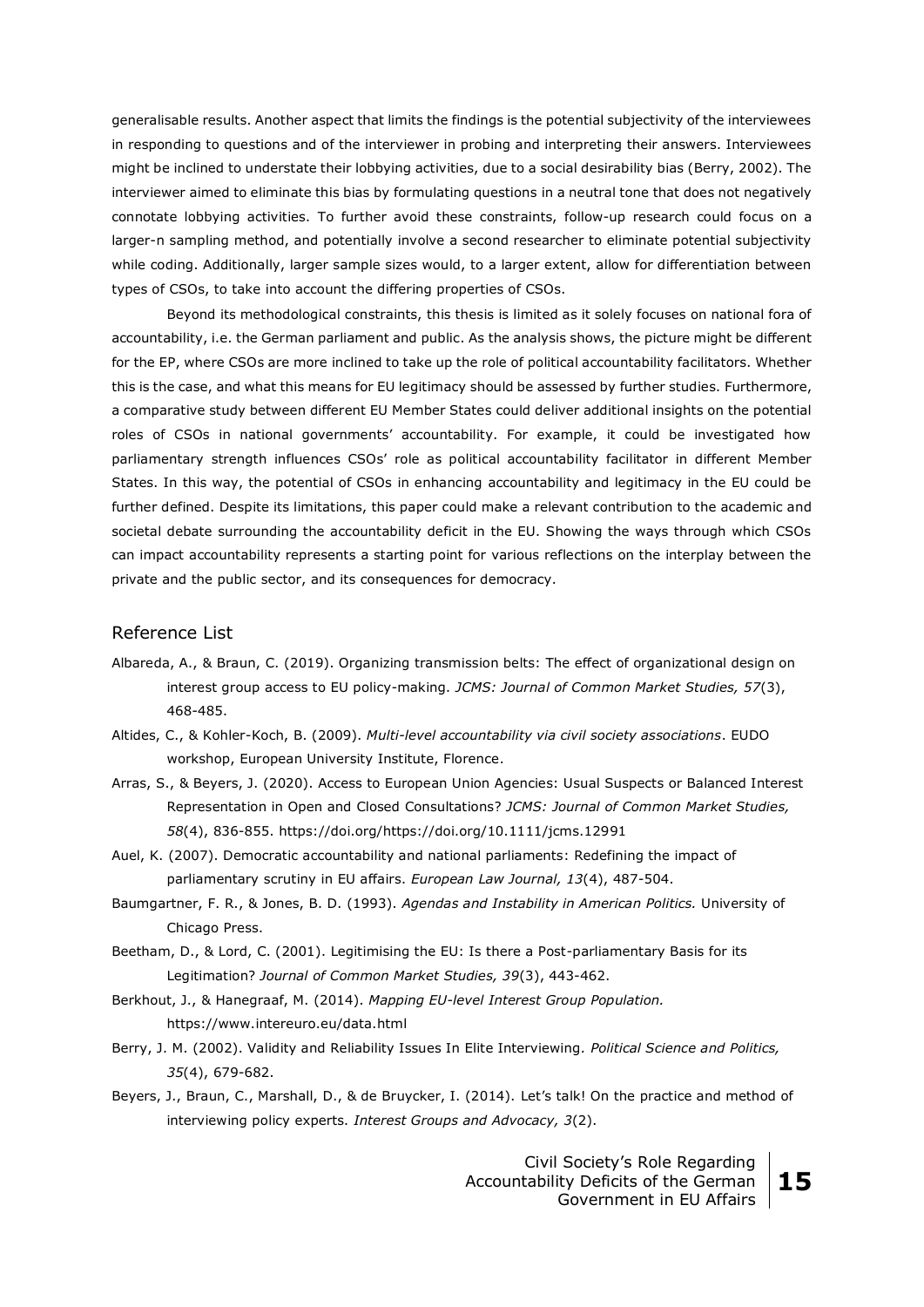Boeije, H. (2009). *Analysis in Qualitative Research*. Sage Publications.

- Bouwen, P. (2002). Corporate lobbying in the European Union: The Logic of Access. *Journal of European Public Policy, 9*(3), 365-390. https://doi.org/10.1080/13501760210138796
- Bovens, M. (2007). Analysing and Assessing Accountability: A Conceptual Framework. *European Law Journal, 13*(4), 447-468.
- Bovens, M., Schillemans, T., & Goodin, R. E. (2014). Public Accountability. In M. Bovens, T. Schillemans, & R. E. Goodin (Eds.), *The Oxford Handbook of Public Accountability* (Vol. 1, pp. 1-22). Oxford University Press.
- Christiansen, T., & Piattoni, S. (2003). *Informal Governance in the European union*. Edward Elgar.
- Crum, B. (2017). National Parliaments and Constitutional Transformation in the EU. *European Constitutional Law Review, 13*(4), 817-835. https://doi.org/10.1017/S1574019617000281
- Curtin, D. (2014). Overseeing Secrets in the EU: A Democratic Perspective. *JCMS: Journal of Common Market Studies, 52*(3), 684-700. https://doi.org/10.1111/jcms.12123
- De Bruycker, I., & Beyers, J. (2019). Lobbying strategies and success: Inside and outside lobbying in European Union legislative politics. *European Political Science Review, 11*(1), 57-74. https://doi.org/10.1017/S1755773918000218
- Della Porta, D., & Diani, M. (1999). *Social Movements: An Introduction*. Blackwell Publishing.
- Dexter, L. A. (2006). *Elite and Specialized Interviewing*. ECPR.
- Eising, R. (2017). Studying Interest Groups: Methodological Challenges and Tools. *European Political Science, 16*(3), 291-305. https://doi.org/10.1057/eps.2016.14
- Eriksen, E. O. (2000). Deliberative Supranationalism in the EU. In E. O. Eriksen, J. E. Fossum (Eds). *Democracy in the European Union: Integration through deliberation*, 42-64. Routledge.
- Finke, B. (2007). Civil Society Participation in EU Governance. *CONNEX.*
- Follesdal, A., & Hix, S. (2006). Why there is a democratic deficit in the EU: A response to Majone and Moravcsik. *JCMS: Journal of Common Market Studies, 44*(3), 533-562.
- Gais, T., & Walker, J. J. (1991). Pathways to Influence in American Politics. In J. J. Walker (Ed.), *Mobilizing interest groups in America* (pp. 104-111). The University of Michigan Press.
- Gattermann, K., Högenauer, A.-L., & Huff, A. (2013). National Parliaments after Lisbon: Towards Mainstreaming of EU Affairs? *OPAL Online Paper Series, 2013*(13).
- Grande, E. (2000). Post-National Democracy in Europe. In *M. T. Greven & L. W. Pauly (Eds.), Democracy Beyond the State? The European Dilemma and the Emerging Global Order* (pp. 115- 138). Rowman & Littlefield.
- Greenwood, J. (2007). Organized Civil Society and Democratic Legitimacy in the European Union. *British journal of Political Science, 37*(2), 333-357.
- Groen, A., & Christiansen, T. (2015). National Parliaments in European Union: Conceptual Choices in the European Union's Constitutional Debate. In C. Hefftler, C. Neuhold, O. Rozenberg, & J. Smith (Eds.), *The Palgrave Handbook of National Parliaments and the European Union*. Palgrave Macmillan.
- Gustavsson, S., Karlsson, C., & Persson, T. (2009). Taking accountability seriously. In S. Gustavsson, C. Karlsson, & T. Persson (Eds.), *The Illusion of Accountability in the European Unio*n (pp. 170- 175). Routledge.

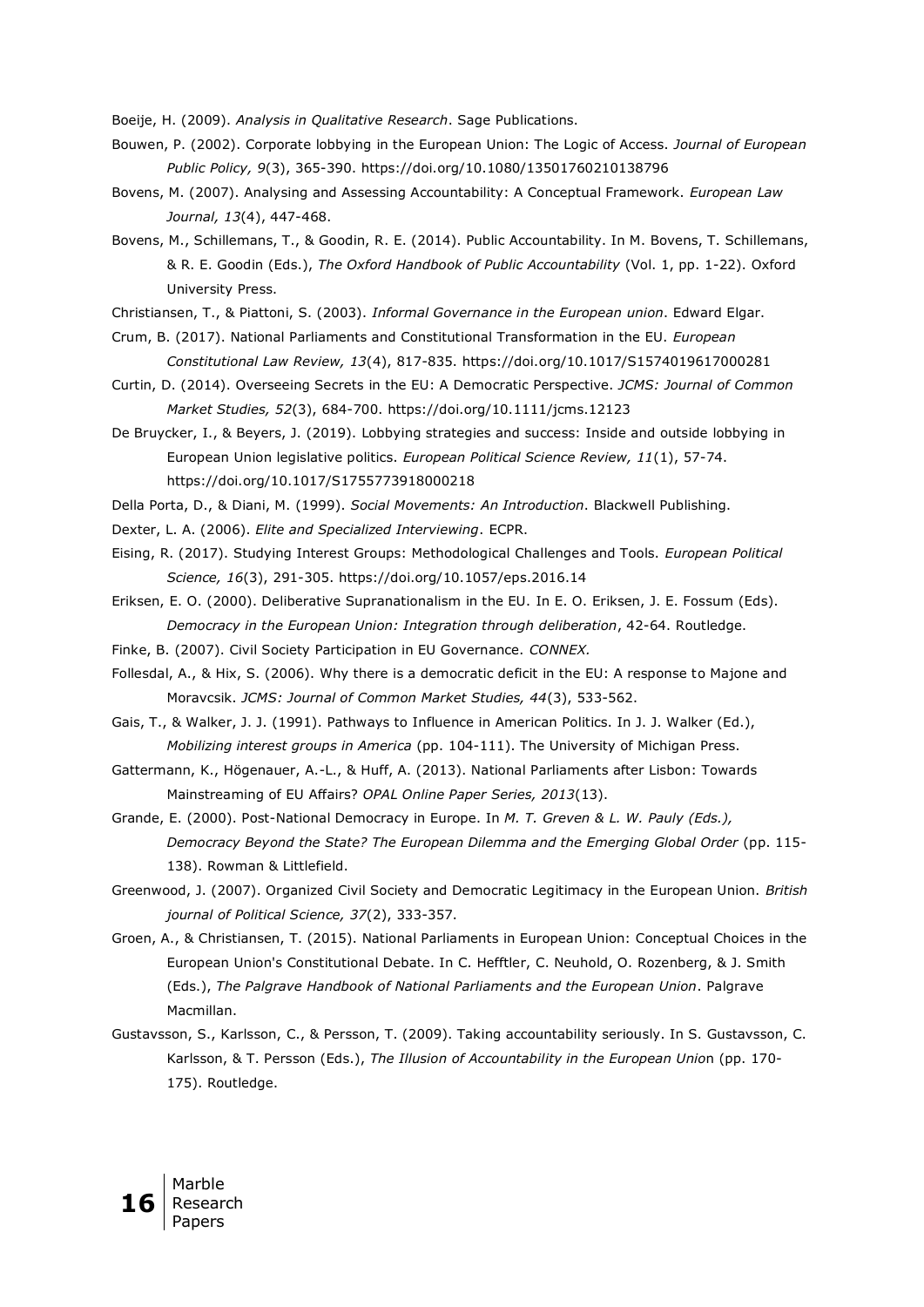- Hefftler, C., & Rozenberg, O. (2015). Introduction. In C. Hefftler, C. Neuhold, O. Rozenberg, & J. Smith (Eds.), *The Palgrave Handbook of National Parliaments and the European Union*. Palgrave Macmillan. https://doi.org/10.1007/978-1-137-28913-1
- Héritier, A. (1999). Elements of Democratic Legitimation in Europe: An Alternative Perspective. *Journal of European Public Policy, 6*(2), 269-282.
- Hobolt, S. B., Tilley, J. R., & Oxford University, P. (2014). *Blaming Europe? Responsibility without Accountability in the European Union.* Oxford University Press.
- Höing, O. (2015). With a Little Help of the Constitutional Court: The Bundestag on its Way to an Active Policy Shaper. In C. Hefftler, C. Neuhold, O. Rozenberg, & J. Smith (Eds.), *The Palgrave Handbook of National Parliaments and the European Union* (pp. 191-208). Palgrave Macmillan.
- Klüver, H. (2013). *Lobbying in the European Union: Interest groups, Lobbying Coalitions, and Policy Change*. Oxford University Press.

https://doi.org/https://doi.org/10.1093/acprof:oso/9780199657445.001.0001

- Kohler-Koch, B. (2008). Civil Society in EU Governance A Remedy to the Democratic Accountability Deficit? *Concepts & Methods, 4*(1), 3-6.
- Kohler-Koch, B. (2010). How to Put Matters Right? Assessing the Role of Civil Society in EU Accountability. *West European Politics, 33*(5), 1117-1141. https://doi.org/10.1080/01402382.2010.486141
- Kohler-Koch, B., & Quittkat, C. (2013). *De-mystification of Participatory Democracy : EU Governance and Civil Society (1. ed. ed.)*. Oxford University Press.
- Kollman, K. (1998). *Outside Lobbying: Public Opinion and Interest Group Strategies*. Princeton University Press.
- Kreilinger, V. (2019). *National Parliaments in Europe's Post-crisis Economic Governance*. Hertie School.
- Kröger, S. (2019). How limited representativeness weakens throughput legitimacy in the EU: The example of interest groups. *Public Administration, 97*(4), 770-783. https://doi.org/10.1111/padm.12410
- Leino, P. (2017). Secrecy, Efficiency, Transparency in EU Negotiations: Conflicting Paradigms? *Politics and Governance, 5*(3), 6-15.
- Linneberg, M. S., & Korsgaard, S. (2019). Coding qualitative data: a synthesis guiding the novice. *Qualitative Research Journal, 19*(3), 259-270. https://doi.org/10.1108/QRJ-12-2018-0012
- Maloney, W. (2009). Interest Groups and the Revitalisation of Democracy: Are we Expecting too much? . *Representation, 45*(3), 277-287.
- McCubbins, M. D., & Schwartz, T. (1984). Congressional Oversight Overlooked: Police Patrols versus Fire Alarms. *American Journal of Political Science, 28*(1), 165-179.
- Meijer, A. (2014). Transparency. In M. Bovens, R. E. Goodin, & T. Schillemans (Eds.), *The Oxford Handbook of Public Accountability.* Oxford University Press.
- Norris, P. (2014). Watchdog Journalism. In M. Bovens, R. E. Goodin, & T. Schillemans (Eds.), *The Oxford Handbook of Public Accountability*. Oxford University Press.
- Papadopoulos, Y. (2007). Problems of Democratic Accountability in Network and Multilevel Governance. *European Law Journal, 13*(4), 469-486. https://doi.org/https://doi.org/10.1111/j.1468- 0386.2007.00379.x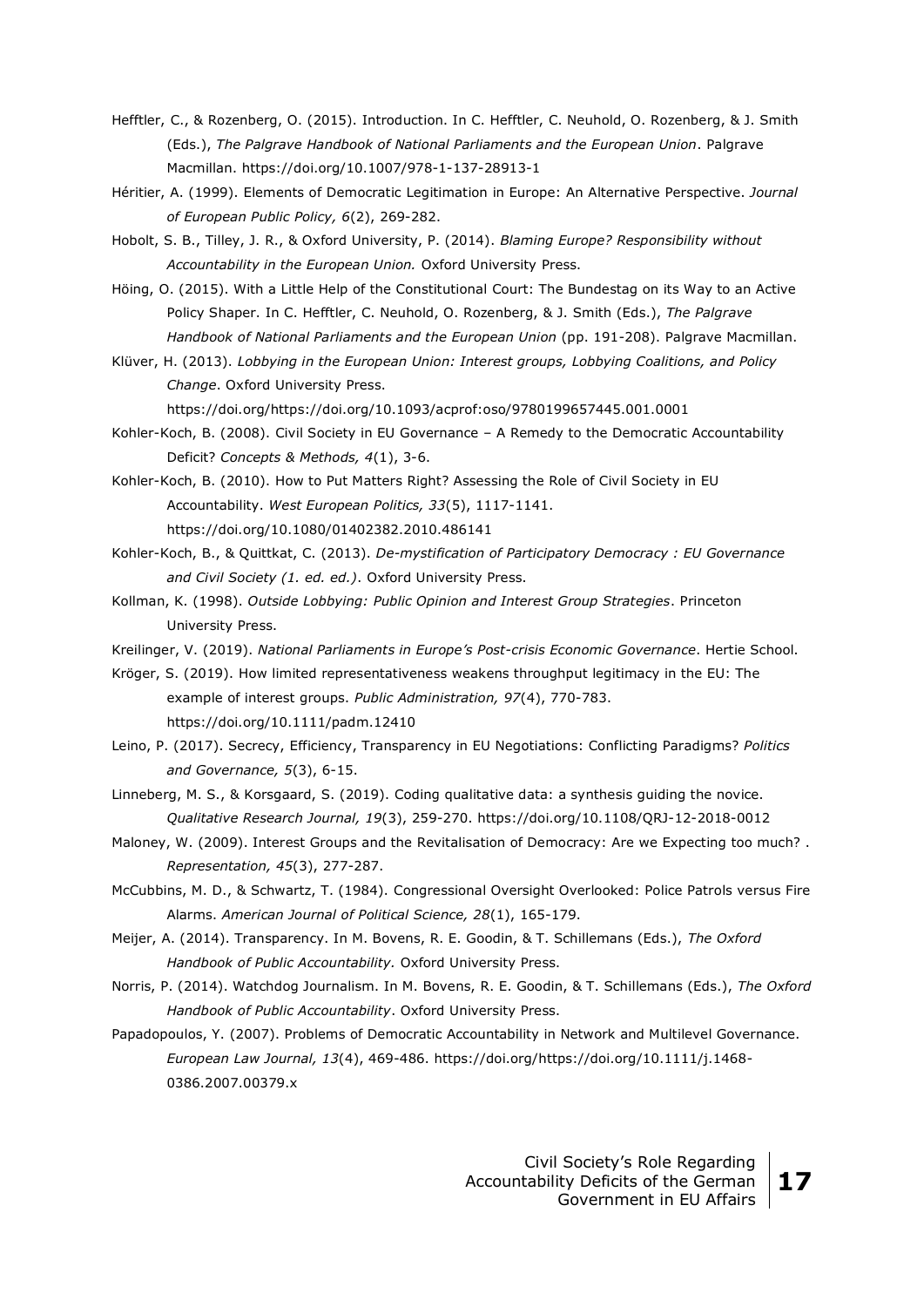- Papadopoulos, Y. (2010, 2010/09/01). Accountability and Multi-level Governance: More Accountability, Less Democracy? *West European Politics, 33*(5), 1030-1049. https://doi.org/10.1080/01402382.2010.486126
- Parks, L. (2009). Improving accountability in the European Union–the potential role of NGOs. In S. Gustavsson, C. Karlsson, & T. Persson (Eds.), *The Illusion of Accountability in the European Union* (pp. 155-169). Routledge.
- Persson, T. (2009). Civil society participation and accountability. In S. Gustavsson, C. Karlsson, & T. Persson (Eds.), *The Illusion of Accountability in the European Union* (pp. 170-189). Routledge.
- Princen, S. (2011). Agenda Setting. In E. Versluis, M. Van Keulen, & P. Stephenson (Eds.), *Analyzing the European Union Policy Process* (pp. 107-131). Palgrave Macmillan.
- Princen, S., & Kerremans, B. (2008). Opportunity Structures in the EU Multi-Level System. *West European Politics, 31*(6), 1129-1146. https://doi.org/10.1080/01402380802370484
- Raunio, T. (2009). National parliaments and European integration: What we know and agenda for future research. *The Journal of Legislative Studies, 15*(4), 317-334.
- Saldaña, J. (2013). *The Coding Manual for Qualitative Researchers* (Second edition. ed.). SAGE Publications.
- Saurugger, S. (2008). Interest Groups and Democracy in the European Union. *West European Politics, 31*(6), 1274-1291.
- Schattschneider, E. E. (1960). *The Semisovereign People: A Realist's View of Democracy in America.* Holt, Rinehart and Winston.
- Schmidt, V., & Wood, M. (2019). Conceptualizing Throughput Legitimacy: Procedural Mechanisms of Accountability, Transparency, Inclusiveness and Openness in EU Governance. *Public Administration, 97*(4), 727-740. https://doi.org/10.1111/padm.12615
- Schmidt, V. A. (2013). Democracy and Legitimacy in the European Union revisited: Input, output and 'throughput'. *Political Studies, 61*(1), 2-22.
- Schmitter, P. C. (2000). *How to Democratize the European Union--and why Bother?* Rowman & Littlefield.
- Schoenefeld, J. J. (2021). Interest Groups, NGOs or Civil Society Organisations? The Framing of Non-State Actors in the EU. *VOLUNTAS: International Journal of Voluntary and Nonprofit Organizations, 32*(3), 585-596. https://doi.org/10.1007/s11266-020-00283-w
- Schreurs, M. A. (2012). The Politics of Phase-out. *Bulletin of the Atomic Scientists, 68*(6), 30-41.
- Smismans, S. (2002). Institutional Balance as Interest Representation. Some reflections on Lenaerts and Verhoeven. In C. Joerges & R. Dehousse (Eds.), *Good Governance in Europe's Integrated Markets* (pp. 89-108). Oxford University Press.
- Smith, M. A. (2000). *American Business and Political Power: Public Opinion, Elections, and Democracy.*  University of Chicago Press.
- Sprungk, C. (2013). A new type of Representative Democracy? Reconsidering the role of National Parliaments in the European Union. *Journal of European Integration, 35*(5), 547-563.
- Steffek, J., & Ferretti, M. P. (2009, 2009/01/01). Accountability or "Good Decisions"? The Competing Goals of Civil Society Participation in International Governance*. Global Society, 23*(1), 37-57. https://doi.org/10.1080/13600820802556736
- Strøm, K. (2000). Delegation and Accountability in Parliamentary Democracies*. European Journal of Political Research, 37*(3), 261-290.

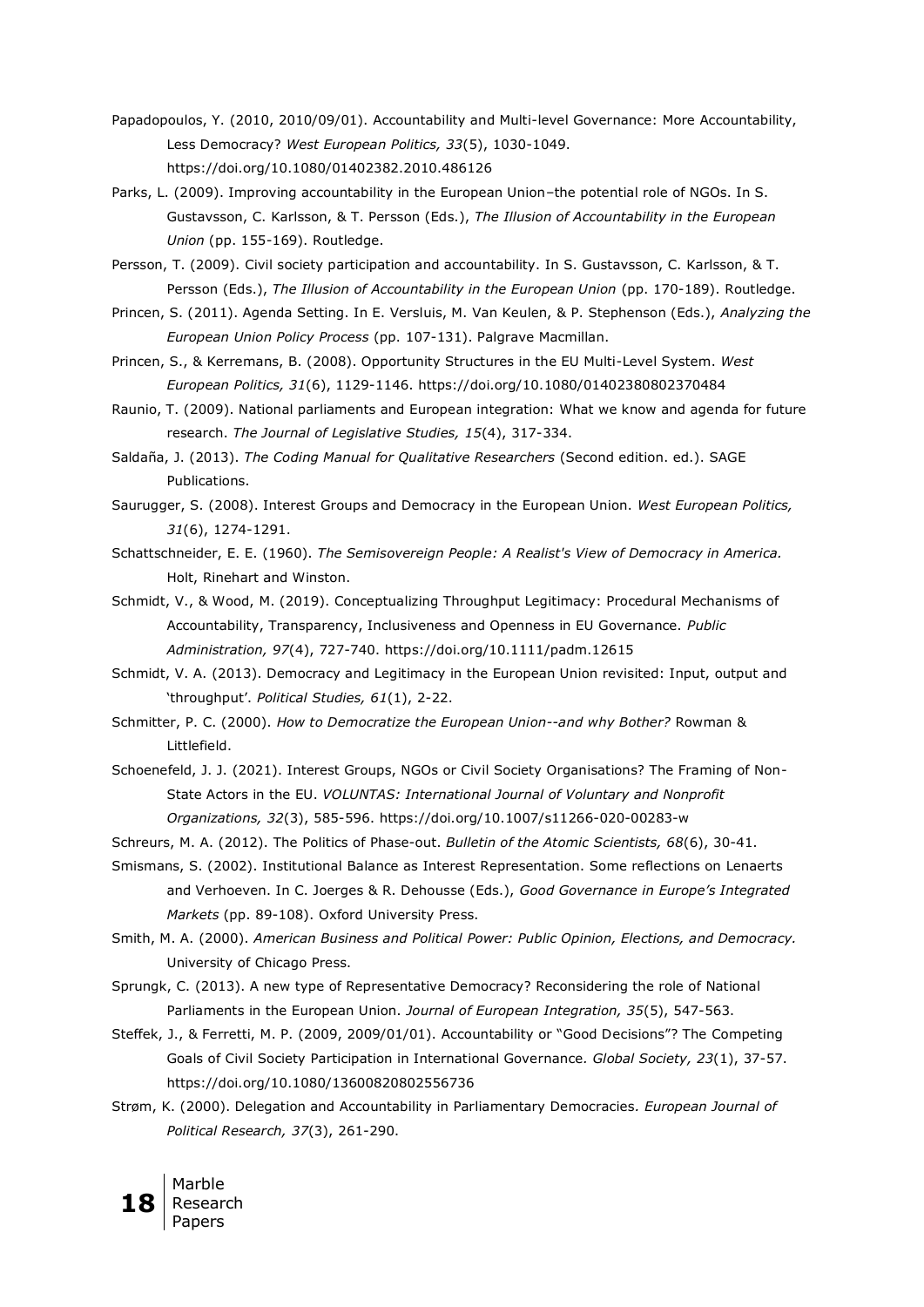- Wessels, B. (1999). European Parliament and Interest Groups. In R. Katz & B. Wessels (Eds.), *The European Parliament, the National Parliaments, and European Integration* (pp. 105-128). Oxford University Press.
- Winzen, T. (2012). National Parliamentary Control of European Union Affairs: A Cross-national and Longitudinal Comparison. *West European Politics, 35*(3), 657-672. <https://doi.org/10.1080/01402382.2012.665745>
- Wonka, A., & Haunss, S. (2020). Cooperation in Networks: Political Parties and Interest Groups in EU Policy-Making in Germany. *European Union Politics, 21*(1), 130-151. https://doi.org/10.1177/1465116519873431

## Appendix A: Interview Partners

# **Table 2 Type of Organisation Number of Interviewees** Labour Union 3 and 3 and 3 and 3 and 3 and 3 and 3 and 3 and 3 and 3 and 3 and 3 and 3 and 3 and 3 and 3 and 3  $\frac{1}{2}$ Climate and Environmental NGO 3 Employers' Association 1 General Industry Association 1 Automotive Industry Association 1 Chemical Industry Association 1 Human Rights NGO 1 Agricultural Industry Association 1 Church Association 1 and 1 and 1 and 1 and 1 and 1 and 1 and 1 and 1 and 1 and 1 and 1 and 1 and 1 and 1 and 1

## Appendix B: Interview Questionnaire

- 1. How do you, as a politically active organisation, organise to monitor and shape both domestic and European initiatives?
- 2. How well do you feel informed on what the German government is doing in the Council? 2.1. Why is this the case?
- 3. How, if at all, is your organisation able to contribute to the German government's position in the Council?
	- 3.1. Why is this the case?
	- 3.2. Who do you contact to put forward the interests of your organisation?
- 4. Does it commonly happen that the German government takes a position that counter your organisation's interests?

Civil Society's Role Regarding Accountability Deficits of the German Government in EU Affairs